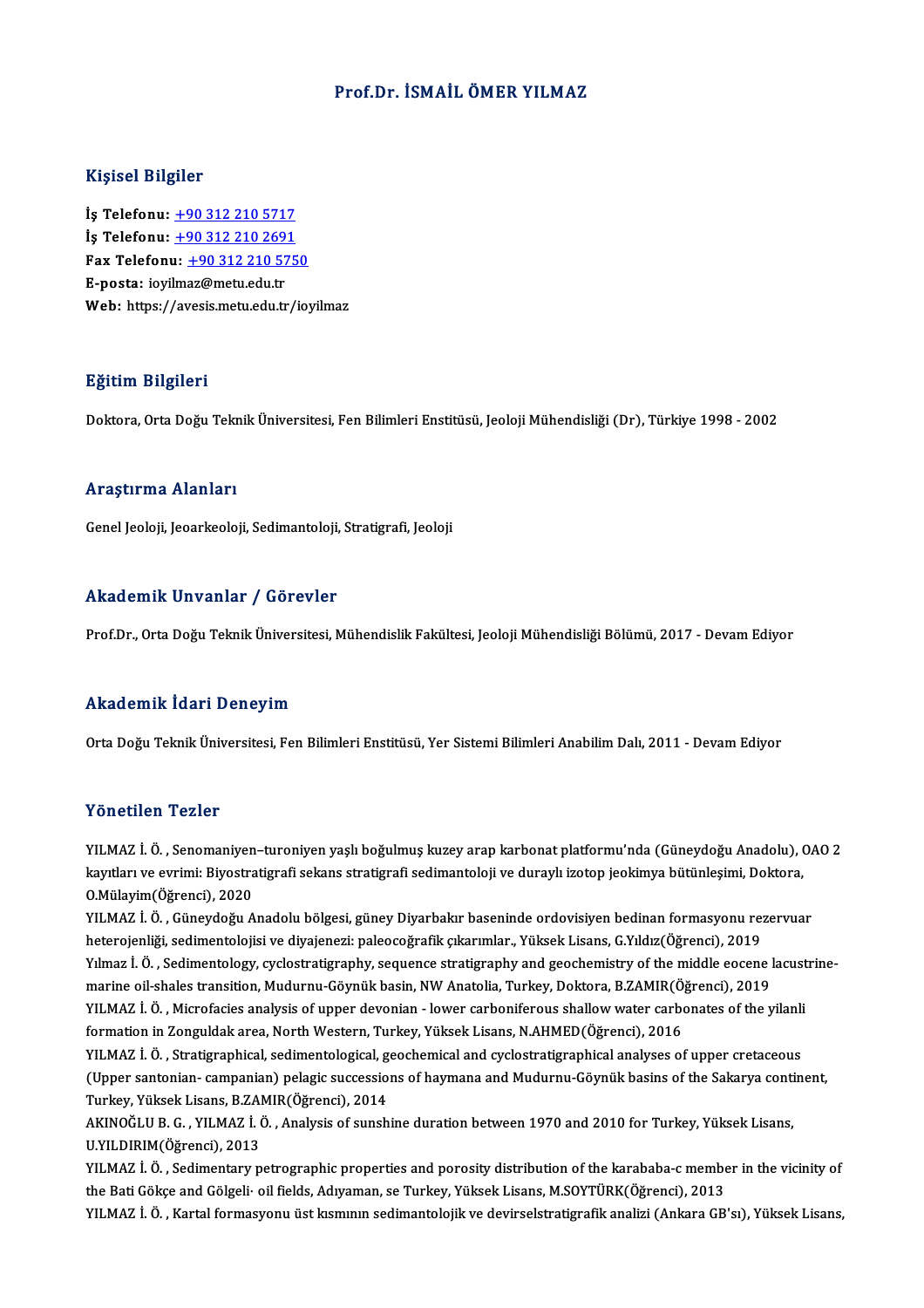R.Aghayev(Öğrenci),2008

R.Aghayev(Öğrenci), 2008<br>YILMAZ İ. Ö. , Sedimentological and cyclostratigraphic analysis of upper part of the Kartal formation (South West of<br>Ankaro), Yüksek Lisans, B.ACHAYEV(Öğrensi), 2009 R.Aghayev(Öğrenci), 2008<br>YILMAZ İ. Ö. , Sedimentological and cyclostratigraphic<br>Ankara), Yüksek Lisans, R.AGHAYEV(Öğrenci), 2008<br>CÜNAL TÜPKMENQĞLU A. YU MAZ İ. Ö. Sedimentele YILMAZ İ. Ö. , Sedimentological and cyclostratigraphic analysis of upper part of the Kartal formation (South West of<br>Ankara), Yüksek Lisans, R.AGHAYEV(Öğrenci), 2008<br>GÜNAL TÜRKMENOĞLU A., YILMAZ İ. Ö. , Sedimentological, c

Ankara), Yüksek Lisans, R.AGHAYEV(Öğrenci), 2008<br>GÜNAL TÜRKMENOĞLU A., YILMAZ İ. Ö. , Sedimentological, cyclostratigraphic analysis and reservoir characteriza<br>Balakhany x formation within the productive series Azeri field GÜNAL TÜRKMENOĞLU A., YI<br>Balakhany x formation within<br>E.BİNYATOV(Öğrenci), 2008<br>YILMAZ İ. Ö. Sodimantalagia Balakhany x formation within the productive series Azeri field on C01 well (Offshore Azerbaijan), Yüksek Lisans,<br>E.BİNYATOV(Öğrenci), 2008<br>YILMAZ İ. Ö. , Sedimentological, cyclostratigraphical and sequence stratigraphical

YILMAZ İ. Ö., Sedimentological, cyclostratigraphical and sequence stratigraphical analysis of cretaceous üzümlü

YILMAZ İ.Ö. ,Kretase yaşlıÜzümlü Formasyonunun(KBAnadolu) sedimentolojik,devirsel stratigrafikve sekans stratigrafikanalizi.,YüksekLisans,S.Yiğit(Öğrenci),2007 YILMAZ İ. Ö. , Kretase yaşlı Üzümlü Formasyonunun (KB Anadolu) sedimentolojik, devirsel stratigrafik ve sekans<br>stratigrafik analizi., Yüksek Lisans, S.Yiğit(Öğrenci), 2007<br>YILMAZ İ. Ö. , Sedimentology and stratigraphy of T

stratigrafik analizi., Yüksek Lisans, S.Yiğit(Öğrenci), 2007<br>YILMAZ İ. Ö. , Sedimentology and stratigraphy of Türbeyanı marl sequences and İnpiri limestones (late barremian<br>albian): Implications for possible source and res albian): Implications for possible source and reservoir rocks (NW Turkey), Yüksek Lisans, A.NABİYEV(Öğrenci), 2007<br>SCI, SSCI ve AHCI İndekslerine Giren Dergilerde Yayınlanan Makaleler

I. Microfacies and stable isotope analyses (δ13C and δ18O) of the upper Serpukhovian-Moscovian cour ve first inactionalist and belghorate ray intaitant radiations<br>Microfacies and stable isotope analyses (813C and 8180) of the upper Serpukhovian-Moscovian<br>carbonates in the Hadim Nappe, southern Turkey: an approach to Microfacies<br>carbonates<br>Age (LPIA) carbonates in the Hadim Napp<br>Age (LPIA)<br>Akbaş M., Okuyucu C., YILMAZ İ.Ö.<br>Fasies silt 69 sa 3 2022 (SSL Expa

Age (LPIA)<br>Akbaş M., Okuyucu C., YILMAZ İ. Ö.<br>Facies, cilt.68, sa.3, 2022 (SCI Expanded İndekslerine Giren Dergi)

II. 'Filament' marker beds in the Karababa-A Member (Turonian) of the Arabian platform, SE Turkey: Facies, cilt.68, sa.3, 2022 (SCI Expanded İndekslerine Giren Dergi)<br>'Filament' marker beds in the Karababa-A Member (Turonian) of the Aral<br>Palaeo-environmental significance, stratigraphy and correlation potential<br>Mülayim O 'Filament' marker beds in the Karaba<br>Palaeo-environmental significance, st<br>Mülayim O., YILMAZ İ. Ö. , SARI B., Ferré B.<br>Preseedinge of the Ceolegists' Association Palaeo-environmental significance, stratigraphy and correlation potential<br>Mülayim O., YILMAZ İ. Ö. , SARI B., Ferré B.<br>Proceedings of the Geologists' Association, cilt.132, sa.2, ss.188-198, 2021 (SCI İndekslerine Giren De

Mülayim O., YILMAZ İ. Ö. , SARI B., Ferré B.<br>Proceedings of the Geologists' Association, cilt.132, sa.2, ss.188-198, 2021 (SCI İndekslerine Giren Dergi)<br>III. First record of late Campanian paieoceanographic and paieociimat Proceedings of the Geologists' Associant<br>First record of late Campanian p:<br>Mazidag-Mardin area, SE Turkey<br>VILMAZI Ö. Hessor LALTINER S. V First record of late Campanian paieoceanographic a<br>Mazidag-Mardin area, SE Turkey<br>YILMAZ İ. Ö. , Hosgor I., ALTINER S., Wagreich M., Kvacek J.<br>CARNETS DE CEOLOCIE silt 21, 82 6, 85,127,162,2021 (SCI Mazidag-Mardin area, SE Turkey<br>YILMAZ İ. Ö. , Hosgor I., ALTINER S., Wagreich M., Kvacek J.<br>CARNETS DE GEOLOGIE, cilt.21, sa.6, ss.137-162, 2021 (SCI İndekslerine Giren Dergi)

- YILMAZ İ. Ö. , Hosgor I., ALTINER S., Wagreich M., Kvacek J.<br>CARNETS DE GEOLOGIE, cilt.21, sa.6, ss.137-162, 2021 (SCI İndekslerine Giren Dergi)<br>IV. Micropalaeontology, biostratigraphy, and depositional setting of the mid-CARNETS DE GEOLOGIE, cilt.21, sa.6, ss.137-162, 2021 (St.)<br>Micropalaeontology, biostratigraphy, and deposition<br>Formation at Derik, Mardin, south-eastern Turkey<br>Simmons M.D., Visede V., VII MAZ İ. Ö., Hessen L. Mulayi Micropalaeontology, biostratigraphy, and depositional setting<br>Formation at Derik, Mardin, south-eastern Turkey<br>Simmons M. D. , Vicedo V., YILMAZ İ.Ö. , Hosgor I., Mulayim O., SARI B.<br>JOUPMAL OE MICROPAL AEONTOLOGY, silt 39 Formation at Derik, Mardin, south-eastern Turkey<br>Simmons M. D. , Vicedo V., YILMAZ İ. Ö. , Hosgor I., Mulayim O., SARI B.<br>JOURNAL OF MICROPALAEONTOLOGY, cilt.39, sa.2, ss.203-232, 2020 (SCI İndekslerine Giren Dergi)
- V. Reservoir heterogeneity of Ordovician sandstone reservoir (Bedinan Formation, SE Turkey): JOURNAL OF MICROPALAEONTOLOGY, cilt.39, sa.2<br>Reservoir heterogeneity of Ordovician sand<br>Diagenetic and sedimentological approachs<br><sup>Vildir C. VII M47 ! Ö</sub></sup> Reservoir heteroge<br>Diagenetic and sed<br>Yildiz G., YILMAZ İ. Ö.<br>MARINE AND BETROL Yildiz G., YILMAZ İ. Ö.<br>MARINE AND PETROLEUM GEOLOGY, cilt.118, 2020 (SCI İndekslerine Giren Dergi)

- VI. A Cenomanian-Santonian rudist-bearing carbonate platformon the northern Arabian Plate, Turkey: facies and sequence stratigraphy MulayimO.,YILMAZ İ.Ö. ,Ozer S.,SARIB.,TASLIK. CRETACEOUS RESEARCH, cilt.110, 2020 (SCI İndekslerine Giren Dergi) Mulayim O., YILMAZ İ. Ö. , Ozer S., SARI B., TASLI K.<br>CRETACEOUS RESEARCH, cilt.110, 2020 (SCI İndekslerine Giren Dergi)<br>VII. An introduction to causes and consequences of Cretaceous sea-level changes (IGCP 609)<br>Wagreich M
- CRETACEOUS RESEARCH, cilt.110, 2020 (SCI<br>An introduction to causes and consequ<br>Wagreich M., Sames B., Hart M., YILMAZ İ. Ö.<br>CRETACEOUS CLIMATE EVENTS AND SHOPT An introduction to causes and consequences of Cretaceous sea-level changes (IGCP 609)<br>Wagreich M., Sames B., Hart M., YILMAZ İ. Ö.<br>CRETACEOUS CLIMATE EVENTS AND SHORT-TERM SEA-LEVEL CHANGES, cilt.498, ss.1-8, 2020 (SCI İnd Wagreich M.,<br>CRETACEOUS<br>Giren Dergi)<br>Late Cretace CRETACEOUS CLIMATE EVENTS AND SHORT-TERM SEA-LEVEL CHANGES, cilt.498, ss.1-8, 2020 (SCI İndekslerin<br>Giren Dergi)<br>VIII. Late Cretaceous stratigraphy in the Mudurnu-Goynuk Basin (Turkey) and inferences on sea-level<br>Shange in
- Giren Dergi)<br>Late Cretaceous stratigraphy in the Mudurnu-Goynuk Basin (Turkey) and inferences on sea-level<br>change in the Late Campanian to Early Maastrichtian Wolfgring E., Wagreich M., YILMAZ İ. Ö., Liu Shasha L. S., Boehm K. change in the Late Campanian to Early Maastrichtian<br>Wolfgring E., Wagreich M., YILMAZ İ. Ö. , Liu Shasha L. S. , Boehm K.<br>CRETACEOUS CLIMATE EVENTS AND SHORT-TERM SEA-LEVEL CHANGES, cilt.498, ss.129-146, 2020 (SCI Wolfgring E., Wagreich M.,<br>CRETACEOUS CLIMATE EV<br>İndekslerine Giren Dergi)<br>Chronology of subdusti
- Indekslerine Giren Dergi)<br>IX. Chronology of subduction and collision along the Izmir-Ankara suture in Western Anatolia: records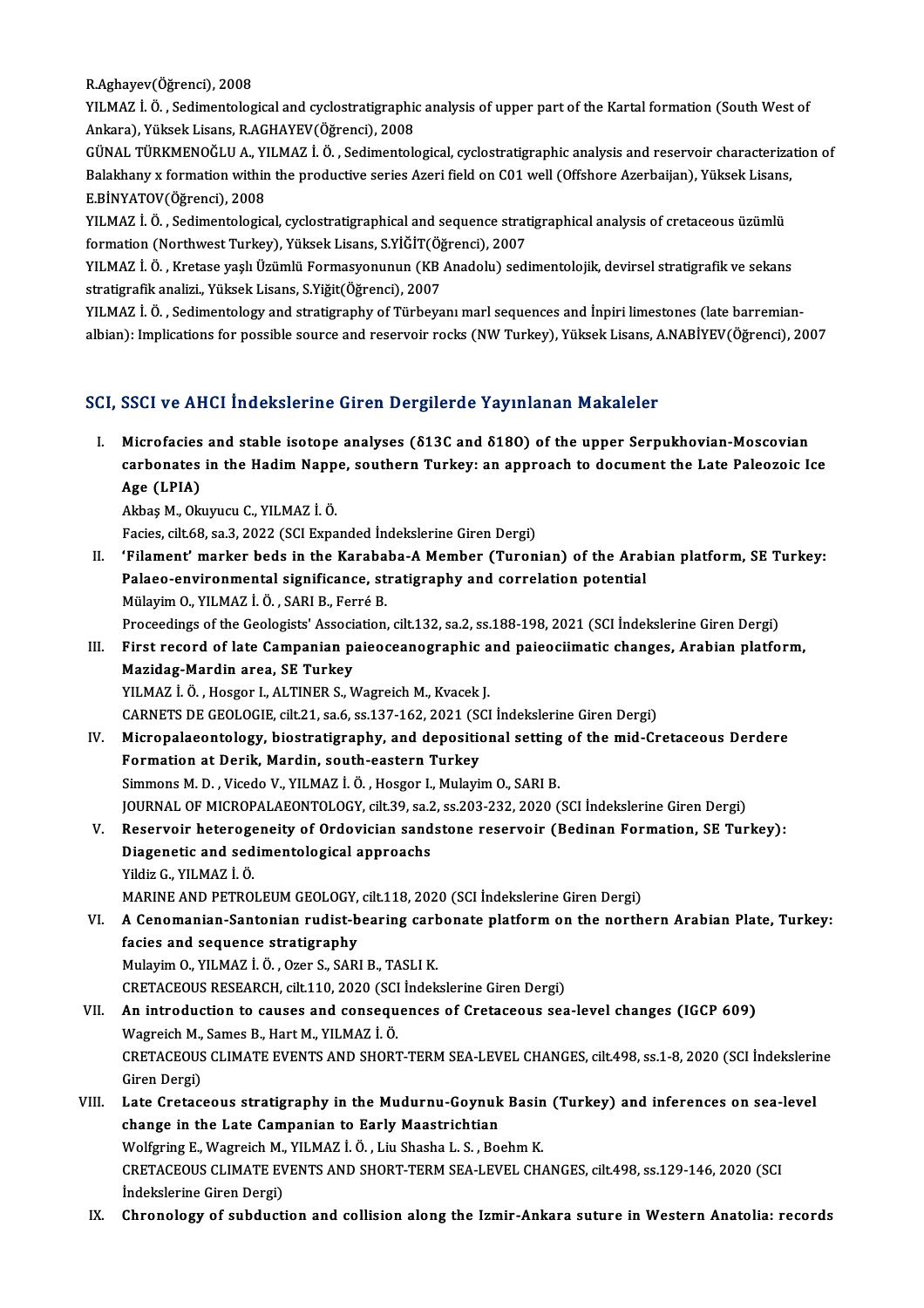# from the Central Sakarya Basin<br>Centra<sup>zh</sup>i E. Halvemer A. Aglialin S

from the Central Sakarya Basin<br>Ocakoğlu F., Hakyemez A., Açıkalın S., Altıner S., Büyükmeriç Y., Licht A., Demircan H., Şafak Ü., Yıldız A., Yılmaz İ. Ö. , from<br>Ocak<br>et al.<br>INTE Ocakoğlu F., Hakyemez A., Açıkalın S., Altıner S., Büyükmeriç Y., Licht A., Demircan H., Şafak Ü., Yıle<br>et al.<br>INTERNATIONAL GEOLOGY REVIEW, cilt.61, ss.1244-1269, 2019 (SCI İndekslerine Giren Dergi)<br>PALEOCEOCRAPHIC NORTHE

et al.<br>INTERNATIONAL GEOLOGY REVIEW, cilt.61, ss.1244-1269, 2019 (SCI İndekslerine Giren Dergi)<br>X. PALEOGEOGRAPHIC NORTHEASTERN LIMITS OF APHRODINA DUTRUGEI (COCQUAND, 1862)<br>CHETERODONTA, BIVALVIA) EROM THE CENOMANIAN OF T INTERNATIONAL GEOLOGY REVIEW, cilt.61, ss.1244-1269, 2019 (SCI İndekslerine Giren Dergi)<br>PALEOGEOGRAPHIC NORTHEASTERN LIMITS OF APHRODINA DUTRUGEI (COCQUAND<br>(HETERODONTA, BIVALVIA) FROM THE CENOMANIAN OF THE ARABIAN PLATFO PALEOGEOGRAPHI<br>(HETERODONTA, B<br>Hosgor I., Yilmaz İ. Ö.<br>PIVISTA ITALIANA P Hosgor I, Yilmaz İ Ö

(HETERODONTA, BIVALVIA) FROM THE CENOMANIAN OF THE ARABIAN PLATFORM<br>Hosgor I., Yilmaz İ. Ö.<br>RIVISTA ITALIANA DI PALEONTOLOGIA E STRATIGRAFIA, cilt.125, sa.2, ss.421-431, 2019 (SCI İndekslerine Giren<br>Dergi) RIVISTA ITALIANA DI PALEONTOLOGIA E STRATIGRAFIA, cilt.125, sa.2, ss.421-431, 2019 (SCI İndekslerine C<br>Dergi)<br>XI. New Araucarian Conifer from the Late Cretaceous (Campanian-Maastrichtian) of Southeastern<br>Turkey

# Dergi)<br>New Ar<br>Turkey<br><sup>Kuasak I</sup> New Araucarian Conifer from the Late Cre<br>Turkey<br>Kvacek J., YILMAZ İ. Ö. , Hosgor I., Mendes M. M.<br>INTERNATIONAL JOURNAL OF PLANT SCIENCE

Turkey<br>Kvacek J., YILMAZ İ. Ö. , Hosgor I., Mendes M. M.<br>INTERNATIONAL JOURNAL OF PLANT SCIENCES, cilt.180, sa.6, ss.597-606, 2019 (SCI İndekslerine Giren Dergi)

Kvacek J., YILMAZ İ. Ö. , Hosgor I., Mendes M. M.<br>INTERNATIONAL JOURNAL OF PLANT SCIENCES, cilt.180, sa.6, ss.597-606, 2019 (SCI İndekslerine Giren Dergi)<br>XII. Upper Cretaceous volcaniclastic complexes and calcareous p Pontides, NW Turkey<br>Boehm K., Wagreich M., Wolfgring E., Tuysuz O., Gier S., YILMAZ İ. Ö. Upper Cretaceous volcaniclastic complexes and calcareous <sub>]</sub><br>Pontides, NW Turkey<br>Boehm K., Wagreich M., Wolfgring E., Tuysuz O., Gier S., YILMAZ İ. Ö.<br>TURKISH JOURNAL OF FARTH SCIENCES si<sup>lt 29</sup>.53.25.187.209.20

TURKISH JOURNAL OF EARTH SCIENCES, cilt.28, sa.2, ss.187-209, 2019 (SCI İndekslerine Giren Dergi)

Boehm K., Wagreich M., Wolfgring E., Tuysuz O., Gier S., YILMAZ İ. Ö.<br>TURKISH JOURNAL OF EARTH SCIENCES, cilt.28, sa.2, ss.187-209, 2019 (SCI İndekslerine Giren Dergi)<br>XIII. Occurrence of the Lower Cambrian anemone-sty TURKISH JOURNAL (<br>Occurrence of the<br>Derik, SE Turkey)<br>Hesser L YU MAZ İ **Occurrence of the L<sup>i</sup><br>Derik, SE Turkey)**<br>Hosgor I., YILMAZ İ.Ö.<br>COMPTES PENDUS PAL Derik, SE Turkey)<br>Hosgor I., YILMAZ İ. Ö.<br>COMPTES RENDUS PALEVOL, cilt.17, sa.8, ss.495-503, 2018 (SCI İndekslerine Giren Dergi)

# XIV. Roveacrinidmicrofacial assemblages (Roveacrinida, Crinoidea) fromthe Lower-Middle Cenomanian COMPTES RENDUS PALEVOL, cilt.17, sa<br>Roveacrinid microfacial assemblag<br>of the Adyaman area (SE Turkey)<br>Mulayim O, VII MAZ İ, Ö, Ferre P Roveacrinid microfacial assem<br>of the Adyaman area (SE Turk<br>Mulayim O., YILMAZ İ.Ö. , Ferre B.<br>ARARIAN IQURNAL OF CEOSCIEN of the Adyaman area (SE Turkey)<br>Mulayim O., YILMAZ İ. Ö. , Ferre B.<br>ARABIAN JOURNAL OF GEOSCIENCES, cilt.11, sa.18, 2018 (SCI İndekslerine Giren Dergi)<br>Plankton biostratisranbu and magnetestratisranbu of the Santanian Camp

- Mulayim O., YILMAZ İ. Ö. , Ferre B.<br>ARABIAN JOURNAL OF GEOSCIENCES, cilt.11, sa.18, 2018 (SCI İndekslerine Giren Dergi)<br>XV. Plankton biostratigraphy and magnetostratigraphy of the Santonian-Campanian boundary interval ARABIAN JOURNAL OF GEOSCIENCES, cilt.11, sa.18, 2018<br>Plankton biostratigraphy and magnetostratigraphy<br>the Mudurnu-Goynuk Basin, northwestern Turkey<br>Welfgring E. Wegreich M. Dinares Turell L. VII MAZ İ. Ö. Plankton biostratigraphy and magnetostratigraphy of the S<br>the Mudurnu-Goynuk Basin, northwestern Turkey<br>Wolfgring E., Wagreich M., Dinares-Turell J., YILMAZ İ.Ö., Bohm K.<br>CRETACEOUS RESEARCH gilt 97, 88,396,311,3019 (SCL İ the Mudurnu-Goynuk Basin, northwestern Turkey<br>Wolfgring E., Wagreich M., Dinares-Turell J., YILMAZ İ. Ö. , Bohm K.<br>CRETACEOUS RESEARCH, cilt.87, ss.296-311, 2018 (SCI İndekslerine Giren Dergi)<br>The unner Conjasian te unner
- Wolfgring E., Wagreich M., Dinares-Turell J., YILMAZ İ. Ö. , Bohm K.<br>CRETACEOUS RESEARCH, cilt.87, ss.296-311, 2018 (SCI İndekslerine Giren Dergi)<br>XVI. The upper Coniacian to upper Santonian drowned Arabian carbonate platf CRETACEOUS RESEARCH, cilt.87, ss.296-311, 2018 (SCI İndekslerine Giren Dergi)<br>The upper Coniacian to upper Santonian drowned Arabian carbonate platfo<br>area, SE Turkey: Sedimentological, stratigraphic, and ichthyofaunal reco YILMAZ İ. Ö., Cook T. D., Hosgor I., Wagreich M., Rebman K., Murray A. M. area, SE Turkey: Sedimentological, stratigraphic, and ichthyofaunal reco<br>YILMAZ İ. Ö. , Cook T. D. , Hosgor I., Wagreich M., Rebman K., Murray A. M.<br>CRETACEOUS RESEARCH, cilt.84, ss.153-167, 2018 (SCI İndekslerine Giren De YILMAZ İ. Ö. , Cook T. D. , Hosgor I., Wagreich M., Rebman K., Murray A. M.<br>CRETACEOUS RESEARCH, cilt.84, ss.153-167, 2018 (SCI İndekslerine Giren Dergi)<br>XVII. Orbitally-driven Mid-Burdigalian Coastal Sabkha cycles from th

# CRETACEOUS RESEARCH, cilt.84, ss.153-167<br>Orbitally-driven Mid-Burdigalian Coast<br>paleontological, and geochemical data Orbitally-driven Mid-Burdigalian Coastal<br>paleontological, and geochemical data<br>OCAKOĞLU F., Yavuz N., Aydln A., YILMAZ İ. Ö.<br>PALAEOGEOSPAPHY PALAEOGLIMATOLOGY I paleontological, and geochemical data<br>OCAKOĞLU F., Yavuz N., Aydln A., YILMAZ İ. Ö.<br>PALAEOGEOGRAPHY PALAEOCLIMATOLOGY PALAEOECOLOGY, cilt.490, ss.505-521, 2018 (SCI İndekslerine Giren<br>Persi) OCAKO<br>PALAE<br>Dergi)<br>Divari

PALAEOGEOGRAPHY PALAEOCLIMATOLOGY PALAEOECOLOGY, cilt.490, ss.505-521, 2018<br>Dergi)<br>XVIII. Divaricate patterns in Cambro-Ordovician obolid brachiopods from Gondwana<br>Merci M. Hosser L. XII MAZ İ. Ö. Zamara S. Colmanar L Dergi)<br>Divaricate patterns in Cambro-Ordovician obolid |<br>Mergl M., Hosgor I., YILMAZ İ. Ö. , Zamora S., Colmenar J.<br>HISTORICAL RIOLOCY silt 30. sa 7. ss 1915-1929-2019 ( Divaricate patterns in Cambro-Ordovician obolid brachiopods from Gondwa<br>Mergl M., Hosgor I., YILMAZ İ. Ö. , Zamora S., Colmenar J.<br>HISTORICAL BIOLOGY, cilt.30, sa.7, ss.1015-1029, 2018 (SCI İndekslerine Giren Dergi)<br>Fluids

# Mergl M., Hosgor I., YILMAZ İ. Ö. , Zamora S., Colmenar J.<br>HISTORICAL BIOLOGY, cilt.30, sa.7, ss.1015-1029, 2018 (SCI İndekslerine Giren Dergi)<br>XIX. Fluids along the North Anatolian Fault, Niksar basin, north central T HISTORICAL BIOLOGY, cilt.30, sa.7, ss.1015-1029, 2018 (<br>Fluids along the North Anatolian Fault, Niksar bas<br>isotopic and geochemical analysis of calcite veins<br>Sturreck C.B., Catles E.J., Miller N.B., AKCÜNA, Fell A Fluids along the North Anatolian Fault, Niksar basin, north central Turkey: Insight from stablisotopic and geochemical analysis of calcite veins<br>Sturrock C. P. , Catlos E. J. , Miller N. R. , AKGÜN A., Fall A., Gabitov R. isotopic and geochemical analysis of calcite veins<br>Sturrock C. P. , Catlos E. J. , Miller N. R. , AKGÜN A., Fall A., Gabitov R. I. , YILMAZ İ. Ö. , Larson T., Black K. N.

JOURNAL OF STRUCTURAL GEOLOGY, cilt.101, ss.58-79, 2017 (SCI Indekslerine Giren Dergi)

# XX. Ecological response to collapse of the biological pump following the mass extinction at the<br>Cretaceous-Paleogene boundary Ecological response to collapse of the biological pump following the mass extinction at the<br>Cretaceous-Paleogene boundary<br>Vellekoop J., Woelders L., Acikalin S., Smit J., van de Schootbrugge B., YILMAZ İ. Ö. , Brinkhuis H.

Cretaceous-Paleogene boundary<br>Vellekoop J., Woelders L., Acikalin S., Smit J., van de Schootbrugge B., YILMA:<br>BIOGEOSCIENCES, cilt.14, sa.4, ss.1-16, 2017 (SCI İndekslerine Giren Dergi)<br>Maastrishtian Thanatian planktania f Vellekoop J., Woelders L., Acikalin S., Smit J., van de Schootbrugge B., YILMAZ İ. Ö. , Brinkhuis H., Speijer F<br>BIOGEOSCIENCES, cilt.14, sa.4, ss.1-16, 2017 (SCI İndekslerine Giren Dergi)<br>XXI. Maastrichtian-Thanetian plank

BIOGEOSCIENCES, cilt.14, sa.4, ss.1-16, 2017 (SCI İndekslerine Gir<br>Maastrichtian-Thanetian planktonic foraminiferal biostrat<br>boundary in the southern Kocaeli Peninsula (NW Turkey)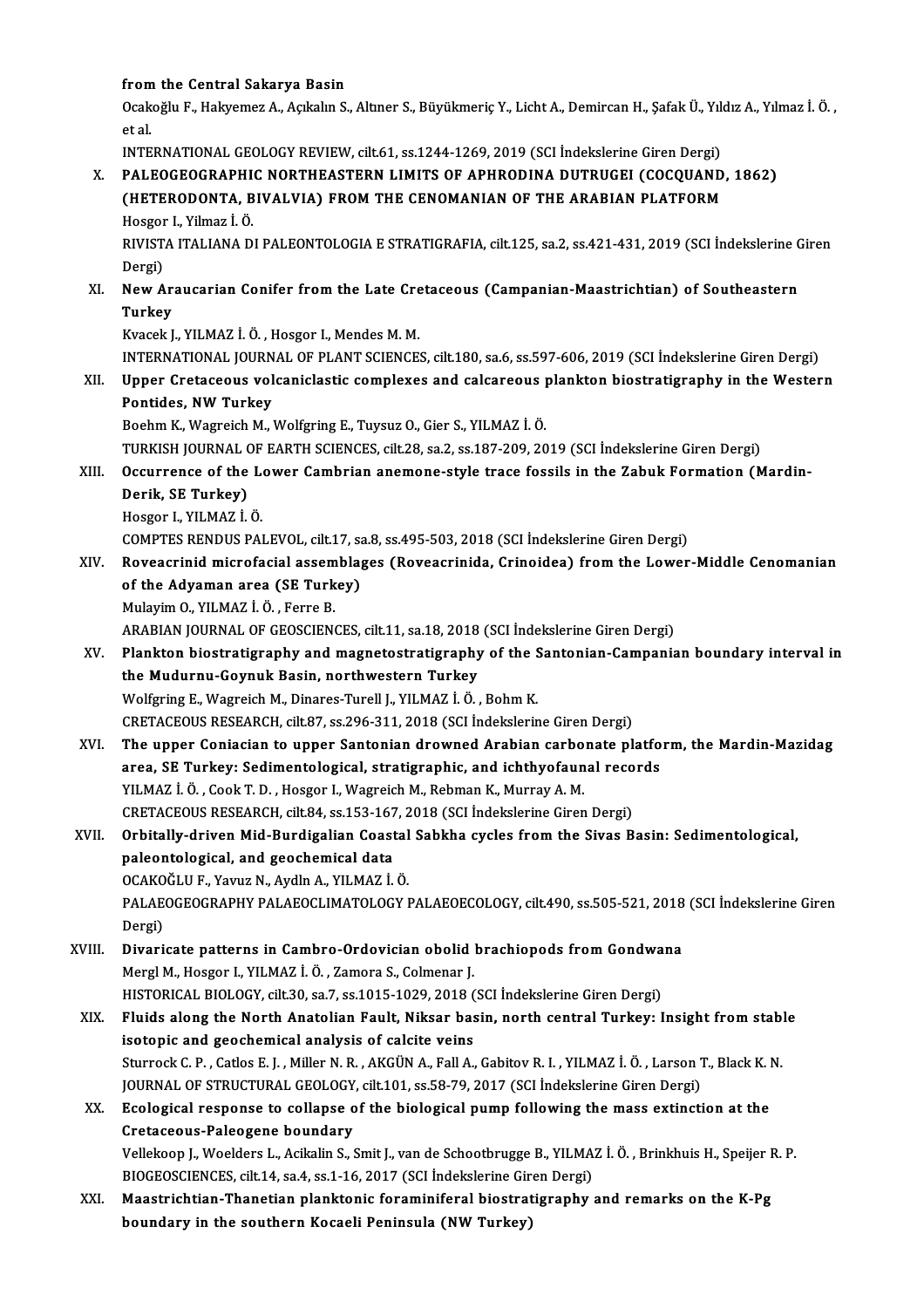Sarigul V., Hakyemez A., Tuysuz O., Can Genc S., YILMAZ İ.Ö., Özcan E. Sarigul V., Hakyemez A., Tuysuz O., Can Genc S., YILMAZ İ. Ö. , Özcan E.<br>TURKISH JOURNAL OF EARTH SCIENCES, cilt.26, sa.1, ss.1-29, 2017 (SCI İndekslerine Giren Dergi)<br>Ulitiration of Late Devenian Farky Carbonifereya K ben XXII. Illitization of Late Devonian-Early Carboniferous K-bentonites from Western Pontides, NW Turkey:<br>Implications for their origin and age TURKISH JOURNAL OF EARTH SCIENCES,<br>Illitization of Late Devonian-Early Ca<br>Implications for their origin and age<br>POZKAYA Ö CÜNAL TÜRKMENOČLUA C Illitization of Late Devonian-Early Carboniferous K-bentonites from Western Pontides, N<br>Implications for their origin and age<br>BOZKAYA Ö., GÜNAL TÜRKMENOĞLU A., GÖNCÜOĞLU M. C. , Unluce O., YILMAZ İ. Ö. , Schroeder P. A.<br>AP Implications for their origin and age<br>BOZKAYA Ö., GÜNAL TÜRKMENOĞLU A., GÖNCÜOĞLU M. C. , Unluce O., YILMAZ İ. Ö<br>APPLIED CLAY SCIENCE, cilt.134, ss.257-274, 2016 (SCI İndekslerine Giren Dergi)<br>Coological foatures and geoch BOZKAYA Ö., GÜNAL TÜRKMENOĞLU A., GÖNCÜOĞLU M. C. , Unluce O., YILMAZ İ. Ö. , Schroeder P. A.<br>APPLIED CLAY SCIENCE, cilt.134, ss.257-274, 2016 (SCI İndekslerine Giren Dergi)<br>XXIII. Geological features and geochemical chara APPLIED CLAY SCIENCE, cilt.134, ss.257-274, 2016 (SCI İndekslerine Giren Dergi)<br>Geological features and geochemical characteristics of Late Devonian-Early Carbonifer<br>bentonites from northwestern Turkey<br>GÖNCÜOĞLU M. C. . Gu Geological features and geochemical characteristics of Late Devonian-Early Carboniferous Kbentonites from northwestern Turkey<br>GÖNCÜOĞLU M. C. , Gunal-Turkmenoglu A., BOZKAYA Ö., Unluce-Yucel O., OKUY<br>CLAY MINERALS, cilt.51, sa.4, ss.539-562, 2016 (SCI İndekslerine Giren Dergi)<br>Unner Jurassis J ower Cretassevy d GÖNCÜOĞLU M. C. , Gunal-Turkmenoglu A., BOZKAYA Ö., Unluce-Yucel O., OKUYUCU C., YILMAZ İ. Ö.<br>CLAY MINERALS, cilt.51, sa.4, ss.539-562, 2016 (SCI İndekslerine Giren Dergi)<br>XXIV. Upper Jurassic-Lower Cretaceous depositional CLAY MINERALS, cilt.51, sa.4, ss.539-562, 2016 (SCI İnc<br>Upper Jurassic-Lower Cretaceous depositional e<br>Zone) and Tauride carbonate platforms, Turkey<br>VILMAZ İ.Ö., ALTINER D. OCAKOĞLU E Upper Jurassic-Lower Cretaceous d<br>Zone) and Tauride carbonate platfo<br>YILMAZ İ. Ö. , ALTINER D., OCAKOĞLU F.<br>PALAEOCEOCRAPHY PALAEOCLIMATOL Zone) and Tauride carbonate platforms, Turkey<br>YILMAZ İ. Ö. , ALTINER D., OCAKOĞLU F.<br>PALAEOGEOGRAPHY PALAEOCLIMATOLOGY PALAEOECOLOGY, cilt.449, ss.321-340, 2016 (SCI İndekslerine Giren<br>Persi) YILMA<br>PALAE<br>Dergi)<br>A 2904 PALAEOGEOGRAPHY PALAEOCLIMATOLOGY PALAEOECOLOGY, cilt.449, ss.321-340, 2016 (SCI İndekslerine Giren<br>Dergi)<br>XXV. A 2800-year multi-proxy sedimentary record of climate change from Lake Cubuk (Goynuk, Bolu, NW Dergi)<br>A 2800-ye<br>Anatolia)<br>OCAKOČU A 2800-year multi-proxy sedimentary record of climate change from Lake Cubuk (Goynuk, Bo<br>Anatolia)<br>OCAKOĞLU F., Doenmez E. O. , AKBULUT A., TUNOĞLU C., Kır O., Açıkalın S., Erayık C., YILMAZ İ. Ö. , Leroy S.<br>HOLOGENE silt Anatolia)<br>OCAKOĞLU F., Doenmez E. O. , AKBULUT A., TUNOĞLU C., Kır O., Açıkalın S., Erayık C., YILMAZ İ. Ö. , Leroy S.<br>HOLOCENE, cilt.26, sa.2, ss.205-221, 2016 (SCI İndekslerine Giren Dergi) OCAKOĞLU F., Doenmez E. O. , AKBULUT A., TUNOĞLU C., Kır O., Açıkalın S., Erayık C., YILMAZ İ. Ö. , Lero<br>HOLOCENE, cilt.26, sa.2, ss.205-221, 2016 (SCI İndekslerine Giren Dergi)<br>XXVI. Review: Short-term sea-level changes i HOLOCENE, cilt.26, sa.2, ss.205-221, 2016 (SCI İndekslerine Giren Dergi)<br>Review: Short-term sea-level changes in a greenhouse world - A view from the Cretaceous<br>Sames B., Wagreich M., Wendler J. E. , Haq B. U. , Conrad C. Review: Short-term sea-leve<br>Sames B., Wagreich M., Wendler<br>Wolfgring E., YILMAZ İ. Ö. , et al.<br>PALAEOCEOCPAPHY PALAEOCL Sames B., Wagreich M., Wendler J. E. , Haq B. U. , Conrad C. P. , Melinte-Dobrinescu M. C. , Hu X., Wendler I.,<br>Wolfgring E., YILMAZ İ. Ö. , et al.<br>PALAEOGEOGRAPHY PALAEOCLIMATOLOGY PALAEOECOLOGY, cilt.441, ss.393-411, 201 Wolfgr<br>PALAE<br>Dergi)<br>Advan PALAEOGEOGRAPHY PALAEOCLIMATOLOGY PALAEOECOLOGY, cilt.441, ss.393-411, 2016 (SC.<br>Dergi)<br>XXVII. Advances and Perspectives in Understanding Cretaceous Sea-level Change Preface Dergi)<br><mark>Advances and Perspectives in Understanding Cretaceous Sea-</mark><br>Wagreich M., Haq B. U. , Melinte-Dobrinescu M., Sames B., YILMAZ İ. Ö.<br>BALAEOCEOCRAPHY BALAEOCLIMATOLOCY BALAEOECOLOCY, silt 44 Advances and Perspectives in Understanding Cretaceous Sea-level Change Preface<br>Wagreich M., Haq B. U. , Melinte-Dobrinescu M., Sames B., YILMAZ İ. Ö.<br>PALAEOGEOGRAPHY PALAEOCLIMATOLOGY PALAEOECOLOGY, cilt.441, ss.391-392, 2 Wagrei<br>PALAE<br>Dergi)<br>Eseles PALAEOGEOGRAPHY PALAEOCLIMATOLOGY PALAEOECOLOGY, cilt.441, ss.391-392, 2016 (SCI İndeksle<br>Dergi)<br>XXVIII. Ecological response to collapse of the biological pump following the mass extinction at the<br>Cratagogue Palagogue boun Dergi)<br>Ecological response to collapse c<br>Cretaceous Paleogene boundary<br>Vellakeen L.Weelders L. Askalin S. ( Ecological response to collapse of the biological pump following the mass extinction at the<br>Cretaceous Paleogene boundary<br>Vellekoop J., Woelders L., Açıkalın S., Smit J., van de Schootbrugge B., YILMAZ İ. Ö. , Brinkhuis H. Cretaceous Paleogene boundary<br>Vellekoop J., Woelders L., Açıkalın S., Smit J., van de Schootbrugge B., YILM<br>Biogeosciences Discussions, ss.1-27, 2016 (SCI İndekslerine Giren Dergi)<br>The Kananbegari formation: A key unit for Vellekoop J., Woelders L., Açıkalın S., Smit J., van de Schootbrugge B., YILMAZ İ. Ö. , Brinkhuis H., Speijer R. P.<br>Biogeosciences Discussions, ss.1-27, 2016 (SCI İndekslerine Giren Dergi)<br>XXIX. The Kapanbogazi formation: Biogeoscie<br>The Kapar<br>N Turkey<br>Tüvcüz O The Kapanbogazi formation: A key unit for understanding Late Cretaceous<br>N Turkey<br>TÜYSÜZ O., Melinte-Dobrinescu M. C. , YILMAZ İ. Ö. , Kirici S., Svabenicka L., Skupien P.<br>PALAEOGEOGRAPHY PALAEOGLIMATOLOGY PALAEOEGU OGY sil N Turkey<br>TÜYSÜZ O., Melinte-Dobrinescu M. C. , YILMAZ İ. Ö. , Kirici S., Svabenicka L., Skupien P.<br>PALAEOGEOGRAPHY PALAEOCLIMATOLOGY PALAEOECOLOGY, cilt.441, ss.565-581, 2016 (SCI İndekslerine Giren<br>Dergi) TÜYSÜZ O., Melinte-Dobrinescu M. C., YILMAZ İ. Ö., Kirici S., Svabenicka L., Skupien P. PALAEOGEOGRAPHY PALAEOCLIMATOLOGY PALAEOECOLOGY, cilt.441, ss.565-581, 2016 (SCI İndekslerine<br>Dergi)<br>XXX. Stable isotopes and geochemistry of a Campanian-Maastrichtian pelagic succession, Mudurnu-<br>Counuk Basin, NW Turkov, Dergi)<br>Stable isotopes and geochemistry of a Campanian-Maastrichtian pelagic succession, Mudurn<br>Goynuk Basin, NW Turkey: Implications for palaeoceanography, palaeoclimate and sea-level<br>fluctuations Stable isoto<sub>l</sub><br>Goynuk Basi<br>fluctuations Goynuk Basin, NW Turkey: Implications for palaeoceanograph<br>fluctuations<br>Acikalin S., OCAKOĞLU F., YILMAZ İ. Ö. , Vonhof H., Hakyemez A., Smit J.<br>PALAEOCEOCRAPHY PALAEOCLIMATOLOCY PALAEOECOLOCY .cilt 44. fluctuations<br>Acikalin S., OCAKOĞLU F., YILMAZ İ. Ö. , Vonhof H., Hakyemez A., Smit J.<br>PALAEOGEOGRAPHY PALAEOCLIMATOLOGY PALAEOECOLOGY, cilt.441, ss.453-466, 2016 (SCI İndekslerine Giren<br>Persi) Acikalii<br>PALAE<br>Dergi)<br>Unner PALAEOGEOGRAPHY PALAEOCLIMATOLOGY PALAEOECOLOGY, cilt.441, ss.453-466, 2016 (SCI Indekslerine Giren<br>Dergi)<br>XXXI. Upper Cenomanian-Lower Campanian Derdere and Karababa formations in the Cemberlitas oil field,<br>southerstern T Dergi)<br>Upper Cenomanian-Lower Campanian Derdere and Karababa formations in the Cemberlitas<br>southeastern Turkey: their microfacies analyses, depositional environments, and sequence<br>stratisnaphy Upper Ceno<mark>n</mark><br>southeastern<br>stratigraphy<br>Mülavim O. Me southeastern Turkey: their microfacies<br>stratigraphy<br>Mülayim O., Mancini E., Çemen İ., YILMAZ İ. Ö.<br>TURKISH JOURNAL OE EARTH SCIENCES silt stratigraphy<br>Mülayim O., Mancini E., Çemen İ., YILMAZ İ. Ö.<br>TURKISH JOURNAL OF EARTH SCIENCES, cilt.25, sa.1, ss.46-63, 2016 (SCI İndekslerine Giren Dergi)<br>The 9th International Sumnegium on the Cretaceeus System, held en Mülayim O., Mancini E., Çemen İ., YILMAZ İ. Ö.<br>TURKISH JOURNAL OF EARTH SCIENCES, cilt.25, sa.1, ss.46-63, 2016 (SCI İndekslerine Giren Dergi)<br>XXXII. The 9th International Symposium on the Cretaceous System, held on 1-TURKISH<br>The 9th<br>Turkey<br><sup>VII MA7</sup>

YILMAZ İ. Ö., Wagreich M., Weissert H.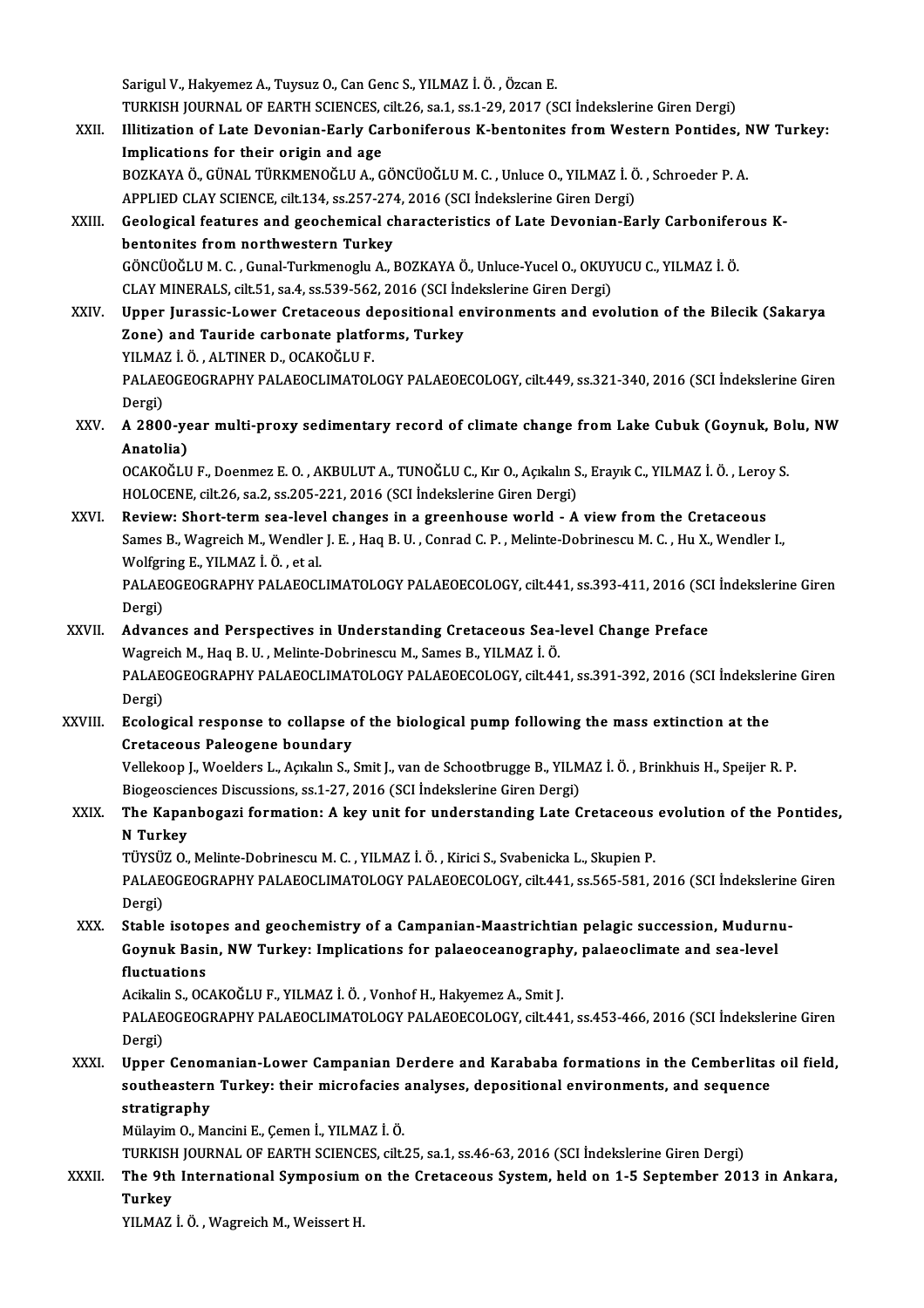CRETACEOUS RESEARCH, cilt.56, ss.689-690, 2015 (SCI İndekslerine Giren Dergi)<br>An annusask ta palaselimetis sanditions fan Devanian (unner Laskhovis

XXXIII. An approach to paleoclimatic conditions for Devonian (upper Lochkovian and middle Givetian) CRETACEOUS RESEARCH, cilt.56, ss.689-690, 2015 (SCI İndeksle<br>An approach to paleoclimatic conditions for Devonian (in<br>ironstone formation, NW Anatolian carbonate platform<br>VII MAZ İ.Ö. CÖNCÜQĞLUM G. Deminav D.G. Cedil L ironstone formation, NW Anatolian carbonate platform<br>YILMAZ İ.Ö., GÖNCÜOĞLUM.C., Demiray D.G., Gedik I. ironstone formation, NW Anatolian carbonate platform<br>YILMAZ İ. Ö. , GÖNCÜOĞLU M. C. , Demiray D. G. , Gedik I.<br>TURKISH JOURNAL OF EARTH SCIENCES, cilt.24, sa.1, ss.21-38, 2015 (SCI İndekslerine Giren Dergi)<br>Clay minoralogy YILMAZ İ. Ö. , GÖNCÜOĞLU M. C. , Demiray D. G. , Gedik I.<br>TURKISH JOURNAL OF EARTH SCIENCES, cilt.24, sa.1, ss.21-38, 2015 (SCI İndekslerine Giren Dergi)<br>XXXIV. Clay mineralogy, chemistry, and diagenesis of Late Devoni TURKISH JOURNAL OF E<br>Clay mineralogy, chen<br>northwestern Turkey<br>CÜNAL TÜRKMENOĞLU Clay mineralogy, chemistry, and diagenesis of Late Devonian K-bentonite occurrences<br>northwestern Turkey<br>GÜNAL TÜRKMENOĞLU A., BOZKAYA Ö., GÖNCÜOĞLU M. C. , Unluce O., YILMAZ İ. Ö. , OKUYUCU C.<br>TURKISH JOURNAL OF FARTH SCIE northwestern Turkey<br>GÜNAL TÜRKMENOĞLU A., BOZKAYA Ö., GÖNCÜOĞLU M. C. , Unluce O., YILMAZ İ. Ö. , OKUYUCU C.<br>TURKISH JOURNAL OF EARTH SCIENCES, cilt.24, sa.3, ss.209-229, 2015 (SCI İndekslerine Giren Dergi) GÜNAL TÜRKMENOĞLU A., BOZKAYA Ö., GÖNCÜOĞLU M. C. , Unluce O., YILMAZ İ. Ö. , OKUYUCU C.<br>TURKISH JOURNAL OF EARTH SCIENCES, cilt.24, sa.3, ss.209-229, 2015 (SCI İndekslerine Giren Dergi)<br>XXXV. Geochemical and palaeontologi TURKISH JOURNAL OF EARTH SCIENCES, cilt.24, sa.3, ss.209-229, 2015 (SCI İndeksle<br>Geochemical and palaeontological characterization of a new K-Pg Boundar<br>Northern branch of the Neo-Tethys: Mudurnu - Goynuk Basin, NW Turkey<br> Geochemical and palaeontological characterization of a new K-Pg Boundary locality from the<br>Northern branch of the Neo-Tethys: Mudurnu - Goynuk Basin, NW Turkey<br>Acikalin S., Vellekoop J., Ocakoğlu F., Yılmaz İ. Ö. , Smit J. Northern branch of the Neo-Tethys: Mudurnu - Goynuk Basin, NW Turkey<br>Acikalin S., Vellekoop J., Ocakoğlu F., Yılmaz İ. Ö. , Smit J., Altıner S., Goderis S., Vonhof H., Speijer,Speijer R. P. P. ,<br>Woelders L., et al. Acikalin S., Vellekoop J., Ocakoğlu F., Yılmaz İ. Ö. , Smit J., Altıner S., Goderis S., Vonh<br>Woelders L., et al.<br>CRETACEOUS RESEARCH, cilt.52, ss.251-267, 2015 (SCI İndekslerine Giren Dergi)<br>Farly te Mid Helesene Lake leve Woelders L., et al.<br>CRETACEOUS RESEARCH, cilt.52, ss.251-267, 2015 (SCI İndekslerine Giren Dergi)<br>XXXVI. Early to Mid Holocene Lake level and temperature records from the terraces of LakeSünnet in NW<br>Turkey CRETACI<br><mark>Early to</mark><br>Turkey<br>OCAKOČ Early to Mid Holocene Lake level and temperature records from<br>Turkey<br>OCAKOĞLU F., kır o., YILMAZ İ.Ö. , TUNOĞLU C., sanem a., celal e., suzan l.<br>Pelseoggegraphy. Pelseoglimatelegy. Pelseoggelegy. silt 360. se 175-184. Turkey<br>OCAKOĞLU F., kır o., YILMAZ İ. Ö. , TUNOĞLU C., sanem a., celal e., suzan l.<br>Palaeogeography, Palaeoclimatology, Palaeoecology, cilt.369, ss.175-184, 2013 (SCI Expanded İndekslerine Giren<br>Dergi) OCAKOĞLU F., kır o., YILMAZ İ. Ö., TUNOĞLU C., sanem a., celal e., suzan l. Palaeogeography, Palaeoclimatology, Palaeoecology, cilt.369, ss.175-184, 2013 (SCI Expanded İndekslerine Giren<br>Dergi)<br>XXXVII. Early to Mid-Holocene Lake level and temperature records from the terraces of Lake Sunnet in NW Dergi)<br><mark>Early to</mark><br>Turkey<br>OCAKOČ Early to Mid-Holocene Lake level and temperature records from the terr<br>Turkey<br>OCAKOĞLU F., Kir O., YILMAZ İ. Ö. , Acikalin S., Erayik C., TUNOĞLU C., Leroy S. A. G.<br>PALAEOCEOCRAPHY PALAEOCLIMATOLOCY PALAEOECOLOCY silt 360-Turkey<br>OCAKOĞLU F., Kir O., YILMAZ İ. Ö. , Acikalin S., Erayik C., TUNOĞLU C., Leroy S. A. G.<br>PALAEOGEOGRAPHY PALAEOCLIMATOLOGY PALAEOECOLOGY, cilt.369, ss.175-184, 2013 (SCI İndekslerine Giren<br>Persi) OCAKO<br>PALAE<br>Dergi)<br>Stratio PALAEOGEOGRAPHY PALAEOCLIMATOLOGY PALAEOECOLOGY, cilt.369, ss.175-184, 2013 (SCI Indekslerine Giren<br>Dergi)<br>XXXVIII. Stratigraphic transition and palaeoenvironmental changes from the Aptian oceanic anoxic event 1a<br>(OAE1a) t Dergi)<br>Stratigraphic transition and palaeoenvironmental changes from the Aptian oceanic al<br>(OAE1a) to the oceanic red bed 1 (ORB1) in the Yenicesihlar section, central Turkey<br>Hu Y. Zhae K. VII MAZ İ. Ö. Li Y. Stratigraphic transition and p<br>(OAE1a) to the oceanic red b<br>Hu X., Zhao K., YILMAZ İ.Ö., Li Y.<br>CPETACEOUS PESEAPCH silt 29 (OAE1a) to the oceanic red bed 1 (ORB1) in the Yenicesihlar section, central Turkey<br>Hu X., Zhao K., YILMAZ İ. Ö. , Li Y.<br>CRETACEOUS RESEARCH, cilt.38, ss.40-51, 2012 (SCI İndekslerine Giren Dergi) Hu X., Zhao K., YILMAZ İ. Ö. , Li Y.<br>CRETACEOUS RESEARCH, cilt.38, ss.40-51, 2012 (SCI İndekslerine Giren Dergi)<br>XXXIX. The first record of the "Mid-Barremian" Oceanic Anoxic Event and the Late Hauterivian platform CRETACEOUS RESEARCH, cilt.38, ss.40-51, 2012 (SCI İndekslerine Giren D<br>The first record of the "Mid-Barremian" Oceanic Anoxic Event an<br>drowning of the Bilecik platform, Sakarya Zone, western Turkey<br>VILMAZ İ.Ö. ALTINER D. T The first record of the "Mid-Barremian" Oceani<br>drowning of the Bilecik platform, Sakarya Zone<br>YILMAZ İ. Ö. , ALTINER D., TEKİN U.K. , OCAKOĞLU F.<br>CRETACEOUS RESEARCH sil: 29, 83,16, 29, 2012 (SCL) drowning of the Bilecik platform, Sakarya Zone, western Turkey<br>YILMAZ İ. Ö., ALTINER D., TEKİN U. K., OCAKOĞLU F.<br>CRETACEOUS RESEARCH, cilt.38, ss.16-39, 2012 (SCI İndekslerine Giren Dergi) YILMAZ İ. Ö., ALTINER D., TEKİN U. K., OCAKOĞLU F.<br>CRETACEOUS RESEARCH, cilt.38, ss.16-39, 2012 (SCI İndekslerine Giren Dergi)<br>XL. Evidence of orbital forcing in lake-level fluctuations in the Middle Eocene oil shale-beari CRETACEOUS RESEARCH, cilt.38, ss.16-39, 2012 (SCI İndekslerine Giren Dergi)<br>Evidence of orbital forcing in lake-level fluctuations in the Middle Eocene oil<br>lacustrine successions in the Mudurnu-Goynuk Basin, NW Anatolia (T Evidence of orbital forcing in lake-level fluctuations in th<br>lacustrine successions in the Mudurnu-Goynuk Basin, NW<br>OCAKOĞLU F., Acikalin S., YILMAZ İ.Ö., ŞAFAK Ü., GÖKÇEOĞLU C.<br>JOUPNAL OF ASIAN FARTH SCIENCES, silt 56, se lacustrine successions in the Mudurnu-Goynuk Basin, NW Anatolia (Turkey)<br>OCAKOĞLU F., Acikalin S., YILMAZ İ. Ö. , ŞAFAK Ü., GÖKÇEOĞLU C.<br>JOURNAL OF ASIAN EARTH SCIENCES, cilt.56, ss.54-71, 2012 (SCI İndekslerine Giren Derg XLI. Evidence of orbital forcing in lake level fluctuations in the Middle Eocene oilshale bearing lacustrine successions in the Mudurnu Göynük Basin NW Anatolia Turkey OCAKOĞLUF., sanema.,YILMAZ İ.Ö. ,ŞAFAKÜ. Journal of Asian Earth Sciences, cilt.56, ss.54-71, 2012 (SCI Expanded Indekslerine Giren Dergi) OCAKOĞLU F., sanem a., YILMAZ İ. Ö. , ŞAFAK Ü.<br>Journal of Asian Earth Sciences, cilt.56, ss.54-71, 2012 (SCI Expanded İndekslerine Gi<br>XLII. The Unaz Formation A Key Unit in the Western Black Sea Region N Turkey<br>VILMAZ Journal of Asian Earth Sciences, cilt.56, ss.<br>The Unaz Formation A Key Unit in the<br>YILMAZ İ. Ö. , TÜYSÜZ O., Lilian S., Sabri K.<br>TURKISH JOURNAL OF FARTH SCIENCES The Unaz Formation A Key Unit in the Western Black Sea Region N Turkey<br>YILMAZ İ. Ö. , TÜYSÜZ O., Lilian S., Sabri K.<br>TURKISH JOURNAL OF EARTH SCIENCES, cilt.21, ss.1009-1028, 2012 (SCI Expanded İndekslerine Giren Dergi)<br>Ma YILMAZ İ. Ö. , TÜYSÜZ O., Lilian S., Sabri K.<br>TURKISH JOURNAL OF EARTH SCIENCES, cilt.21, ss.1009-1028, 2012 (SCI Expanded İndeksle<br>XLIII. Marine rapid environmental climatic change in the Cretaceous greenhouse world<br>VILMA TURKISH JOURNAL OF EARTH SCIEN<br>Marine rapid environmental clim<br>YILMAZ İ. Ö. , Xiumian H., Michael W.<br>Cratageous Besearsh eilt 29 es 1 6 ? Marine rapid environmental climatic change in the Cretaceous greenhous<br>YILMAZ İ. Ö., Xiumian H., Michael W.<br>Cretaceous Research, cilt.38, ss.1-6, 2012 (SCI Expanded İndekslerine Giren Dergi)<br>The Unex Fermation: A Key Unit YILMAZ İ. Ö. , Xiumian H., Michael W.<br>Cretaceous Research, cilt.38, ss.1-6, 2012 (SCI Expanded İndekslerine Giren Dergi)<br>XLIV. The Unaz Formation: A Key Unit in the Western Black Sea Region, N Turkey<br>Tuysuz O., YILMAZ Cretaceous Research, cilt.38, ss.1-6, 2012 (SCI Expanded İndekslerine Giren Dergi) TURKISH JOURNAL OF EARTH SCIENCES, cilt.21, sa.6, ss.1009-1028, 2012 (SCI İndekslerine Giren Dergi) Tuysuz O., YILMAZ İ. Ö. , Svabenicka L., Kirici S.<br>TURKISH JOURNAL OF EARTH SCIENCES, cilt.21, sa.6, ss.1009-1028, 2012 (SCI İndekslerine Giren Dergi)<br>XLV. Foraminiferal biostratigraphy and sequence stratigraphy across TURKISH JOURNAL OF EARTH S<br>Foraminiferal biostratigraph<br>the Central Taurides, Turkey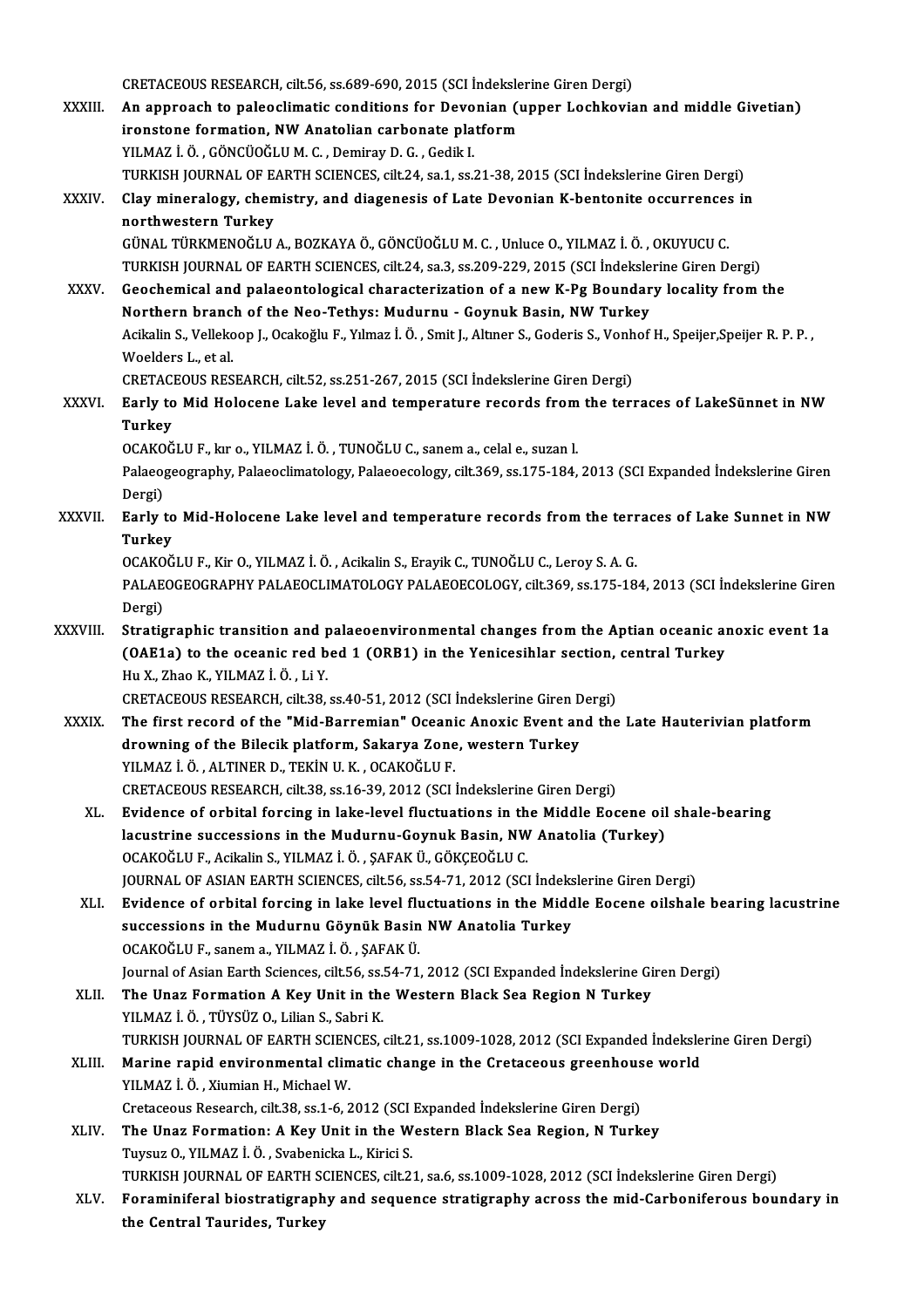Atakul-OzdemirA.,AltınerD.,Ozkan-Altiner S.,Yılmaz İ.Ö. Atakul-Ozdemir A., Altıner D., Ozkan-Altiner S., Yılmaz İ. Ö.<br>FACIES, cilt.57, ss.705-730, 2011 (SCI İndekslerine Giren Dergi)<br>Fonaminifaral biostratisranbu and sasuanse stratisranbı

XLVI. Foraminiferal biostratigraphy and sequence stratigraphyacross themid Carboniferous boundary in FACIES, cilt.57, ss.705-730, 2011<br>Foraminiferal biostratigraph<br>the Central Taurides Turkey ayşe a.,ALTINERD.,ALTINERS.,YILMAZ İ.Ö. facies, cilt.57, ss.705-730, 2011 (SCI Expanded Indekslerine Giren Dergi)

- ayşe a., ALTINER D., ALTINER S., YILMAZ İ. Ö.<br>facies, cilt.57, ss.705-730, 2011 (SCI Expanded İndekslerine Giren Dergi)<br>XLVII. Cenomanian Turonian Oceanic Anoxic Event (OAE2) in the Sakarya Zone, northwestern Turkey: facies, cilt.57, ss.705-730, 2011 (SCI Expanded Indekslerine Giren Dergi<br>Cenomanian - Turonian Oceanic Anoxic Event (OAE2) in the Sa<br>Sedimentological, cyclostratigraphic, and geochemical records<br>VII MAZI Ö. ALTINER D. TEKİ Cenomanian - Turonian Oceanic Anoxic Event (OAE2) in the Saks<br>Sedimentological, cyclostratigraphic, and geochemical records<br>YILMAZ İ. Ö., ALTINER D., TEKİNU.K., Tuysuz O., Ocakoglu F., Acikalin S.<br>CRETACEOUS RESEARCH silt Sedimentological, cyclostratigraphic, and geochemical records<br>YILMAZ İ. Ö. , ALTINER D., TEKİN U. K. , Tuysuz O., Ocakoglu F., Acikalin S.<br>CRETACEOUS RESEARCH, cilt.31, sa.2, ss.207-226, 2010 (SCI İndekslerine Giren Dergi) YILMAZ İ. Ö. , ALTINER D., TEKİN U. K. , Tuysuz O., Ocakoglu F., Acikalin S.<br>CRETACEOUS RESEARCH, cilt.31, sa.2, ss.207-226, 2010 (SCI İndekslerine Giren Dergi)<br>XLVIII. Stratigraphy and Larger Foraminifera of the Eocene Sh
- CRETACEOUS RESEARCH, cilt.31, sa.2, ss.207-226, 20<br>Stratigraphy and Larger Foraminifera of the E<br>Southern Part of the Thrace Basin NW Turkey<br>VILMAZ LÖ ÖZCANE CYGOTTY L Stratigraphy and Larger Foram<br>Southern Part of the Thrace Ba<br>YILMAZ İ. Ö. , ÖZCAN E., Gyoergy L.<br>Turkich Journal of Farth Sciences a Southern Part of the Thrace Basin NW Turkey<br>YILMAZ İ. Ö. , ÖZCAN E., Gyoergy L.<br>Turkish Journal of Earth Sciences, cilt.19, ss.27-77, 2010 (SCI Expanded İndekslerine Giren Dergi)<br>Stratisranhy and Larger Fereminifere of the

YILMAZ İ. Ö. , ÖZCAN E., Gyoergy L.<br>Turkish Journal of Earth Sciences, cilt.19, ss.27-77, 2010 (SCI Expanded İndekslerine Giren Dergi)<br>XLIX. Stratigraphy and Larger Foraminifera of the Eocene Shallow-marine and Olistostrom Turkish Journal of Earth Sciences, cilt.19, ss.27-77, 20<br>Stratigraphy and Larger Foraminifera of the Ec<br>Southern Part of the Thrace Basin, NW Turkey<br>Özgən E. Lees G. Olmu A. Baki Baka M. Kallanu K. Y. Stratigraphy and Larger Foraminifera of the Eocene Shal<br>Southern Part of the Thrace Basin, NW Turkey<br>Özcan E., Less G., Okay A., Baldi-Beke M., Kollanyi K., YILMAZ İ. Ö.<br>TURKISH JOURNAL OF FARTH SCIENCES, silt 19, sa 1, sa Southern Part of the Thrace Basin, NW Turkey<br>Özcan E., Less G., Okay A., Baldi-Beke M., Kollanyi K., YILMAZ İ. Ö.<br>TURKISH JOURNAL OF EARTH SCIENCES, cilt.19, sa.1, ss.27-77, 2010 (SCI İndekslerine Giren Dergi)

Özcan E., Less G., Okay A., Baldi-Beke M., Kollanyi K., YILMAZ İ. Ö.<br>TURKISH JOURNAL OF EARTH SCIENCES, cilt.19, sa.1, ss.27-77, 2010 (SCI İndekslerine Giren Dergi)<br>L. First results on determination of cosmogenic Cl-36 in TURKISH JOURNAL OF EARTH SCIENCES<br>First results on determination of co<br>Hittite capital of Hattusha (Turkey) First results on determination of cosmogenic Cl-36 in limestone from the Yenicekale<br>Hittite capital of Hattusha (Turkey)<br>Akcar N., Ivy-Ochs S., Alfimov V., YILMAZ İ.Ö. , Schachner A., ALTINER D., Yavuz V., Schluechter C.<br>Q

Hittite capital of Hattusha (Turkey)<br>Akcar N., Ivy-Ochs S., Alfimov V., YILMAZ İ. Ö. , Schachner A., ALTINER D., Yavuz V., Schluechter C.<br>QUATERNARY GEOCHRONOLOGY, cilt.4, sa.6, ss.533-540, 2009 (SCI İndekslerine Giren Der

- Akcar N., Ivy-Ochs S., Alfimov V., YILMAZ İ. Ö. , Schachner A., ALTINER D., Yavuz V., Schluechter C.<br>QUATERNARY GEOCHRONOLOGY, cilt.4, sa.6, ss.533-540, 2009 (SCI İndekslerine Giren Dergi)<br>LI. Cretaceous pelagic red beds a QUATERNARY GEONER<br>Cretaceous pela<br>and oxic events<br>Vilmaz L.O Cretaceou<br>and oxic e<br>Yilmaz I. O.<br>TURKISH IC and oxic events<br>Yilmaz I. O.<br>TURKISH JOURNAL OF EARTH SCIENCES, cilt.17, sa.2, ss.263-296, 2008 (SCI İndekslerine Giren Dergi)<br>Cretaseous Belagis Bod Bods and Blask Shales Antian Santonian NW Turkey Clabel Oseani
	-

- Yilmaz I. O.<br>TURKISH JOURNAL OF EARTH SCIENCES, cilt.17, sa.2, ss.263-296, 2008 (SCI İndekslerine Giren Dergi)<br>LII. Cretaceous Pelagic Red Beds and Black Shales Aptian Santonian NW Turkey Global OceanicAnoxic<br>and Oxic TURKISH JOURNAI<br>Cretaceous Pela<sub>l</sub><br>and Oxic Events<br><sup>VII MA7 i Ö</sub></sup> and Oxic Events<br>YILMAZ İ. Ö.<br>TURKISH JOURNAL OF EARTH SCIENCES, ss.263-296, 2008 (SCI Expanded İndekslerine Giren Dergi)<br>Negdetine, a nav fusulineidean foraminifere with a negwetalliged en repleged well from t
	- YILMAZ İ.Ö.

- YILMAZ İ. Ö.<br>TURKISH JOURNAL OF EARTH SCIENCES, ss.263-296, 2008 (SCI Expanded İndekslerine Giren Dergi)<br>LIII. Necdetina, a new fusulinoidean foraminifera with a recrystallized or replaced wall from the middle<br>normian of t TURKISH JOURNAL OF EARTH SCIENCES, ss.263-2<br>Necdetina, a new fusulinoidean foraminifer<br>permian of the central tauride belt, Turkey<br>ALTINED D. CROVES L.ALTINED S. VILMAZ L.Ö Necdetina, a new fusulinoidean foraminifera with a re<br>permian of the central tauride belt, Turkey<br>ALTINER D., GROVES J., ALTINER S., YILMAZ İ.Ö., ATAKUL A.<br>JOUPMAL OF FORAMINIEERAL RESEARCH silt 27, 28,4, 28,260 permian of the central tauride belt, Turkey<br>ALTINER D., GROVES J., ALTINER S., YILMAZ İ. Ö. , ATAKUL A.<br>JOURNAL OF FORAMINIFERAL RESEARCH, cilt.37, sa.4, ss.360-371, 2007 (SCI İndekslerine Giren Dergi)<br>Cyclostratisraphy an
	-

ALTINER D., GROVES J., ALTINER S., YILMAZ İ. Ö., ATAKUL A.<br>JOURNAL OF FORAMINIFERAL RESEARCH, cilt.37, sa.4, ss.360-371, 2007 (SCI İndekslerine Giren Dergi)<br>LIV. Cyclostratigraphy and sequence boundaries of inner platform JOURNAL OF FORAMINIFERAL RESEARCH, cilt.37, sa.4, ss.360-371<br>Cyclostratigraphy and sequence boundaries of inner platf<br>successions (Barremian-Aptian) (Zonguldak, NW Turkey)<br><sup>Vilmor L</sup>.O., Altinor D. LIV. Cyclostratigraphy and sequence boundaries of inner platform mixed carbonate-siliciclastic<br>successions (Barremian-Aptian) (Zonguldak, NW Turkey)<br>Yilmaz I.O., Altiner D. successions (Barremian-Aptian) (Zonguldak, NW Turkey)<br>Yilmaz I. O. , Altiner D.<br>JOURNAL OF ASIAN EARTH SCIENCES, cilt.30, sa.2, ss.253-270, 2007 (SCI İndekslerine Giren Dergi)<br>Cyclostratigraphy and sequence boundaries of i

LV. Cyclostratigraphy and sequence boundaries of inner platformmixed carbonate siliciclastic JOURNAL OF ASIAN EARTH SCIENCES, cilt.30, sa.2, ss.253-27<br>Cyclostratigraphy and sequence boundaries of inner<br>successions Barremian Aptian Zonguldak NW Turkey<br>YU MAZ İ Ö. ALTINER D

YILMAZ İ.Ö. ,ALTINERD.

successions Barremian Aptian Zonguldak NW Turkey<br>YILMAZ İ. Ö. , ALTINER D.<br>Journal of Asian Earth Sciences, cilt.30, ss.253-270, 2007 (SCI Expanded İndekslerine Giren Dergi)<br>Cyclis palaeokaret surfases in Antian peritidal

YILMAZ İ. Ö. , ALTINER D.<br>Journal of Asian Earth Sciences, cilt.30, ss.253-270, 2007 (SCI Expanded İndekslerine Giren Dergi)<br>LVI. Cyclic palaeokarst surfaces in Aptian peritidal carbonate successions (Taurides, southwe Journal of Asian Earth Sciences, cilt.30, ss.253-270, 2007 (SCI Expanding Cyclic palaeokarst surfaces in Aptian peritidal carbonate surfaces in Aptian sea-level fall<br>internal structure and response to mid-Aptian sea-level Cyclic palaeokarst s<br>internal structure a<br>Yilmaz I.O. , Altiner D.<br>CRETACEOUS RESEAR internal structure and response to mid-Aptian sea-level fall<br>Yilmaz I. O. , Altiner D.<br>CRETACEOUS RESEARCH, cilt.27, sa.6, ss.814-827, 2006 (SCI İndekslerine Giren Dergi)

LVII. Cyclic palaeokarst surfaces in Aptian peritidal carbonate successions Taurides southwest Turkey CRETACEOUS RESEARCH, cilt.27, sa.6, ss.814-827, 2006 (SCI İndeks<br>Cyclic palaeokarst surfaces in Aptian peritidal carbonate su<br>internal structure and response to mid Aptian sea level fall<br>VILMAZI ÖLALTINER D Cyclic palaeokarst surf<br>internal structure and<br>YILMAZ İ. Ö. , ALTINER D.<br>CPETACEOUS PESEARCH YILMAZ İ. Ö. , ALTINER D.<br>CRETACEOUS RESEARCH, cilt.27, ss.814-827, 2006 (SCI Expanded İndekslerine Giren Dergi)

LVIII. Stable isotope evidence for meter-scale sea level changes in Lower Cretaceous inner platform and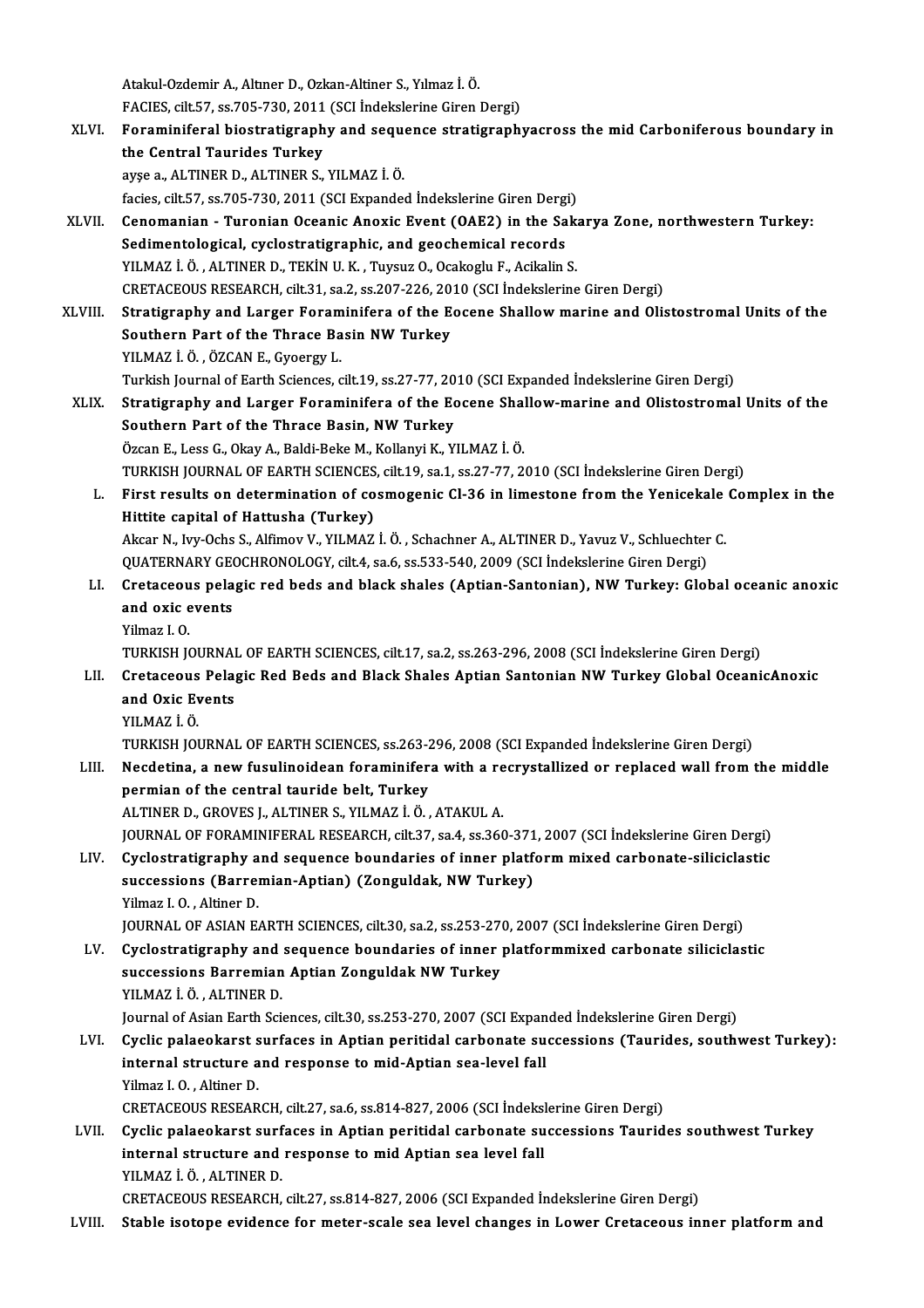pelagic carbonate successions of Turkey<br>VII MAZ i Ö. Vennemann T. Altiner D. Setin M pelagic carbonate successions of Turkey<br>YILMAZ İ. Ö. , Vennemann T., Altiner D., Satir M.<br>CEOLOCICA CAPPATHICA .gilt EE. 89.1, 89.19.36 pelagic carbonate successions of Turkey<br>YILMAZ İ. Ö. , Vennemann T., Altiner D., Satir M.<br>GEOLOGICA CARPATHICA, cilt.55, sa.1, ss.19-36, 2004 (SCI İndekslerine Giren Dergi)<br>Cyalia sedimentation asyass the Bermian Triassis YILMAZ İ. Ö. , Vennemann T., Altiner D., Satir M.<br>GEOLOGICA CARPATHICA, cilt.55, sa.1, ss.19-36, 2004 (SCI İndekslerine Giren Dergi)<br>LIX. Cyclic sedimentation across the Permian-Triassic boundary (Central Taurides, Tur GEOLOGICA CARPATHICA, cilt.55, sa.1, ss.19<br>Cyclic sedimentation across the Permia<br>Unal E., Altiner D., Yilmaz I., Ozkan-Altiner S.<br>PIVISTA ITALIANA DI PALEONTOLOCIA E S

Cyclic sedimentation across the Permian-Triassic boundary (Central Taurides, Turkey)<br>Unal E., Altiner D., Yilmaz I., Ozkan-Altiner S.<br>RIVISTA ITALIANA DI PALEONTOLOGIA E STRATIGRAFIA, cilt.109, sa.2, ss.359-376, 2003 (SCI Unal E.<br>RIVIST.<br>Dergi)<br>Cyclic RIVISTA ITALIANA DI PALEONTOLOGIA E STRATIGRAFIA, cilt.109, sa.2, ss.359-376, 2003 (SCI in<br>Dergi)<br>LX. Cyclic sedimentation across the Permian Triassic boundary Central Taurides Turkey<br>Franc II, ALTNERS, VILMAZ I, Ö, ALTNER

- Dergi)<br>Cyclic sedimentation across the Permian<br>Emre U., ALTINER S., YILMAZ İ. Ö. , ALTINER D.<br>PIVISTA ITALIANA DI PALEONTOLOCIA E STR/ Cyclic sedimentation across the Permian Triassic boundary Central Taurides Turkey<br>Emre U., ALTINER S., YILMAZ İ. Ö. , ALTINER D.<br>RIVISTA ITALIANA DI PALEONTOLOGIA E STRATIGRAFIA, ss.359-376, 2003 (SCI Expanded İndekslerine Emre U<br>RIVIST<br>Dergi)<br>Hse ef RIVISTA ITALIANA DI PALEONTOLOGIA E STRATIGRAFIA, ss.359-376, 2003 (SCI Expanded indekslerine Giren<br>Dergi)<br>LXI. Use of sedimentary structures in the recognition of sequence boundaries in Upper Jurassic-Upper<br>Cratagous port
- Dergi)<br>Use of sedimentary structures in the recognition of sequence bou<br>Cretaceous peritidal carbonates of the Western Taurides, Turkey<br>YU MAZ LÖ, ALTINER D Use of sedimentary str<br>Cretaceous peritidal ca<br>YILMAZ İ. Ö. , ALTINER D.<br>INTERNATIONAL CEOLOC Cretaceous peritidal carbonates of the Western Taurides, Turkey<br>YILMAZ İ. Ö. , ALTINER D.<br>INTERNATIONAL GEOLOGY REVIEW, cilt.43, sa.8, ss.736-753, 2001 (SCI İndekslerine Giren Dergi)<br>Hish resolution sequence etratigraphic
- YILMAZ İ. Ö. , ALTINER D.<br>INTERNATIONAL GEOLOGY REVIEW, cilt.43, sa.8, ss.736-753, 2001 (SCI İndekslerine Giren Dergi)<br>LXII. High-resolution sequence stratigraphic correlation in the Upper Jurassic (Kimmeridgian)-Upper INTERNATIONAL GEOLOGY REVIEW, cilt.43, sa.8, ss.736-753, 2001 (SCI İndekslerine Giren Derg<br>High-resolution sequence stratigraphic correlation in the Upper Jurassic (Kimmerid<br>Cretaceous (Cenomanian) peritidal carbonate depo Altiner D., Yilmaz I., Ozgul N., Akcar N., Bayazitoglu M., Gaziulusoy Z. GEOLOGICAL JOURNAL, cilt.34, ss.139-158, 1999 (SCI İndekslerine Giren Dergi) Altiner D., Yilmaz I., Ozgul N., Akcar N., Bayazitoglu M., Gaziulusoy Z.<br>GEOLOGICAL JOURNAL, cilt.34, ss.139-158, 1999 (SCI İndekslerine Giren Dergi)<br>LXIII. High resolution sequence stratigraphic correlation in the UpperJu
- GEOLOGICAL JOURNAL, cilt.34, ss.139-158, 1999 (SCI İndekslerine Giren Dergi)<br>High resolution sequence stratigraphic correlation in the UpperJurassic Kimme:<br>Cretaceous Cenomanian peritidal carbonate deposits Western Tauride High resolution sequence stratigraphic correlation in the<br>Cretaceous Cenomanian peritidal carbonate deposits Wes<br>ALTINER D., YILMAZ İ.Ö., necdet ö., naki a., zeynep g., muzaffer b.<br>CEOLOCICAL JOUPNAL silt 34 ss 139,159,199 Gretaceous Cenomanian peritidal carbonate deposits Western Taurides Turkey<br>ALTINER D., YILMAZ İ. Ö. , necdet ö., naki a., zeynep g., muzaffer b.<br>GEOLOGICAL JOURNAL, cilt.34, ss.139-158, 1999 (SCI Expanded İndekslerine Gire

# Diğer Dergilerde Yayınlanan Makaleler

I. Holocene paleoenvironmental evolution of the Acıgöl paleo maar lake (Nevşehir, Central Anatolia) TUNCERA.,TUNOĞLUC.,AYDARE.,YILMAZ İ.Ö. ,GÜMÜŞB.A. ,ŞENE. Mediterranean Geoscience Reviews, cilt.1, sa.2, ss.255-269, 2019 (Diğer Kurumların Hakemli Dergileri)

# Kitap & Kitap Bölümleri

Itap & Kitap Bölümleri<br>I. Sedimentological and Geochemical Records of Lower Cretaceous CarbonateSuccessions Around<br>Trabsen (NE Turkey): Implications for PelecenvirenmentalEvelution and Pelecelimatelegical p & IIIup Bordmiori<br>Sedimentological and Geochemical Records of Lower Cretaceous CarbonateSuccessions Arou:<br>Trabzon (NE Turkey): Implications for PaleoenvironmentalEvolution and Paleoclimatological<br>Conditions of Tethys Conditions of Tethys<br>ÖZYURT M., KIRMACI M. Z. , YILMAZ İ. Ö. , KANDEMİR R. Trabzon (NE Turkey): Implications for PaleoenvironmentalEvolution and Paleoclimatological

Patterns and Mechanismsof Climate, Paleoclimate andPaleoenvironmental Changesfrom Low-Latitude Regions, ÖZYURT M., KIRMACI M. Z. , YILMAZ İ. Ö. , KANDEMİR R.<br>Patterns and Mechanismsof Climate, Paleoclimate andPaleoenvironmental Changesfrom Low-Latitude F<br>Zhihua Zhang • Nabil KhélifiAbdelkader MezghaniEssam Heggy, Editör, Spr Patterns and Mechanismsof Climate, Paleoclimate and Paleoenvironmental Changesfrom Low-Latitude Regions<br>Zhihua Zhang • Nabil KhélifiAbdelkader MezghaniEssam Heggy, Editör, Springer, Cham, ss.19-22, 2019<br>II. Sedimentologica

Zhihua Zhang • Nabil KhélifiAbdelkader MezghaniEs<br>Sedimentological and Palaeontological Approa<br>from Yenicikale Outcrop at Boğazköy, Turkey<br>YUMAZİÖ ALTINER D Sedimentological and F<br>from Yenicikale Outcro<br>YILMAZ İ.Ö., ALTINER D.<br>Boğarlığı: Hattuse orgahn from Yenicikale Outcrop at Boğazköy, Turkey<br>YILMAZ İ. Ö. , ALTINER D.<br>Boğazköy Hattusa ergebnisse der Ausgrabungen 24Ausgrabungen und Forschungen in der westlichen oberstadt

von Hattuşa 1, Andreas Schachner, Jürgen Seeher, Editör, Verlag, ss.62-69, 2014 Boğazköy Hattuşa ergebnisse der Ausgrabungen 24Ausgrabungen und Forschungen in der westlichen oberstadt<br>von Hattuşa 1, Andreas Schachner, Jürgen Seeher , Editör, Verlag, ss.62-69, 2014<br>III. Origin of Building Stones in Yen

# von Hattus<br>**Origin of l<br>Problems**<br>Akeer N Al Origin of Building Stones in Yenicekale Complex: Application of Cosmoger<br>Problems<br>Akçar N., Alfimov ., IvyOchs S., YAVUZ E. V. , YILMAZ İ. Ö. , ALTINER D., Schlüchter C.<br>Beğarlığı: Hattuce ergebnisse der Ausznabunger 24 au

Problems<br>Akçar N., Alfimov ., IvyOchs S., YAVUZ E. V. , YILMAZ İ. Ö. , ALTINER D., Schlüchter C.<br>Boğazköy Hattuşa ergebnisse der Ausgrabungen 24 ausgrabungen und Forschungen in der westlichen oberstadt<br>von Hattuse 1. Andre Akçar N., Alfimov ., IvyOchs S., YAVUZ E. V. , YILMAZ İ. Ö. , ALTINER D., Schlüchter<br>Boğazköy Hattuşa ergebnisse der Ausgrabungen 24 ausgrabungen und Forschun<br>von Hattuşa 1, Andreas Schachner, Jürgen Seeher , Editör, Verla Boğazköy Hattuşa ergebnisse der Ausgrabungen 24 ausgrabungen und Forschungen in der westlichen oberstadt von Hattuşa 1, Andreas Schachner, Jürgen Seeher , Editör, Verlag, ss.69-88, 2014<br>IV. Ausgrabungen und Untersuchun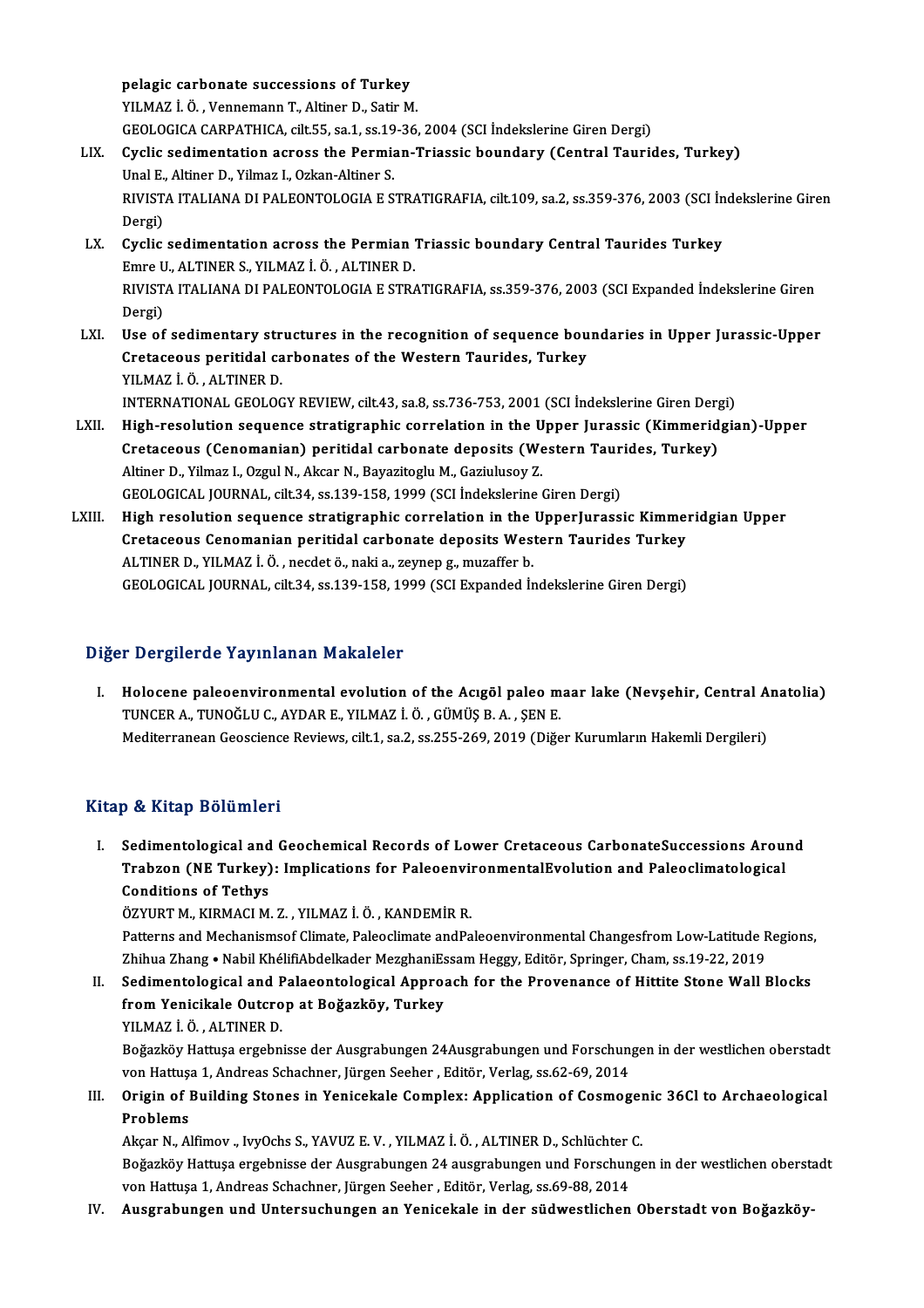#### Hattuşa (2006–2008)

Hattuşa (2006–2008)<br>Schachner A., Akçar N., Alfimov V., ALTINER D., Ivy Ochs S., Öğüt B., Schlüchter C., YAVUZ E. V. , YILMAZ İ. Ö<br>Boğarköy Hattuse exsebnisse der Aussrebungen 24eussrebungen und Earschungen in der westlich Hattuşa (2006–2008)<br>Schachner A., Akçar N., Alfimov V., ALTINER D., Ivy Ochs S., Öğüt B., Schlüchter C., YAVUZ E. V. , YILMAZ İ. Ö<br>Boğazköy Hattuşa ergebnisse der Ausgrabungen 24ausgrabungen und Forschungen in der westlich Schachner A., Akçar N., Alfimov V., ALTINER D., Ivy Ochs S., Öğüt B., Schlüchter C.<br>Boğazköy Hattuşa ergebnisse der Ausgrabungen 24ausgrabungen und Forschu<br>von Hattuşa 1, Andreas Schachner, Jürgen Seeher , Editör, verlag,

# von Hattuşa 1, Andreas Schachner, Jürgen Seeher , Editör, verlag, ss.1-10, 2014<br>Hakemli Kongre / Sempozyum Bildiri Kitaplarında Yer Alan Yayınlar

- akemli Kongre / Sempozyum Bildiri Kitaplarında Yer Alan Yayınlar<br>I. Carbon-isotope stratigraphy of the Cenomanian-Turonian carbonate succession of the Türkoğlu<br>Section (SE Turkov): implications for the timing of Late Creta section (SE Turkey): implications for the timing of Late Cretaceous sea-level rise and anoxic event<br>Mulayim O., YILMAZ İ. Ö., SARI B., TASLI K. Carbon-isotope stratigraphy of the Ce<br>section (SE Turkey): implications for<br>Mulayim O., YILMAZ İ. Ö. , SARI B., TASLI K.<br>International Ferth Science Cellegyium on section (SE Turkey): implications for the timing of Late Cretaceous sea-level rise and ano<br>Mulayim O., YILMAZ İ. Ö. , SARI B., TASLI K.<br>International Earth Science Colloquium on the Aegean Region, İzmir, Türkiye, 7 - 11 Ek
- Mulayim O., YILMAZ İ. Ö. , SARI B., TASLI K.<br>International Earth Science Colloquium on the Aegean Region, İzmir, Türkiye, 7 11 Ekim 2019, ss.27<br>II. Faunal affinities of the Late Cretaceous 'aphrodiniid' venerid bival International Earth Science Colloquium<br>Faunal affinities of the Late Cretace<br>pathways around Tethyan margins.<br>Hessän L.YU M47 LÖ LÖZER S. Mülevis Faunal affinities of the Late Cretaceous 'aphrodiniid' v<br>pathways around Tethyan margins.<br>Hoşgör İ., YILMAZ İ.Ö., ÖZER S., Mülayim O., SARI B., TASLI K.<br>24th JAS International Meeting of Sedimentelegy, Peme, Italy. 134th Vays around Tethyan margins.<br>1993: Hosgör İ., YILMAZ İ. Ö. , ÖZER S., Mülayim O., SARI B., TASLI K.<br>194th IAS International Meeting of Sedimentology, Rome, Italy, Roma, İtalya, 10 - 13 Eylül 2019, ss.492
- III. Development of pelagic phase after drowned Arabian platform, SE Turkey YILMAZ İ.Ö., Hoşgör İ., Mülayim O., SACİT Ö., SARI B., TASLI K. 34th IAS International Meeting of Sedimentology, Rome, Italy, Roma, İtalya, 10 - 13 Eylül 2019, ss.42 YILMAZ İ. Ö. , Hoşgör İ., Mülayim O., SACİT Ö., SARI B., TASLI K.<br>34th IAS International Meeting of Sedimentology, Rome, Italy, Roma, İtalya, 10 - 13 Eylül 2019, ss.42<br>IV. Preliminary results of sedimentological and cy
- 34th IAS Inte:<br>Preliminary<br>NW Turkey<br>Sen G VII MA Preliminary resul<br>NW Turkey<br>Şen G., YILMAZ İ. Ö.<br>24th JAS Internatiol 34th IAS International Meeting of Sedimentology, Rome, Italy, Roma, İtalya, 10 - 13 Eylül 2019, ss.1000<br>34th IAS International Meeting of Sedimentology, Rome, Italy, Roma, İtalya, 10 - 13 Eylül 2019, ss.1000
	-

Sen G., YILMAZ İ. Ö.<br>34th IAS International Meeting of Sedimentology, Rome, Italy, Roma, İtalya, 10 - 13 Eylül 2019, ss.1000<br>1991 - V. Sedimentological and stratigraphical analysis of the Cenomanian-Santonian rudist-bearin 34th IAS International Meeting of Sedimentology, Rome, Italy, Roma, İtalya, 10 - 13 Eylül 201<br>Sedimentological and stratigraphical analysis of the Cenomanian-Santonian rudis<br>platform, northern Arabian Plate, the Sabunsuyu platform, northern Arabian Plate, the Sabunsuyu section, Kilis area, (SE Turkey).<br>Mülayim O., YILMAZ İ.Ö., ÖZER S., SARI B., TASLI K., Hoşgör İ. platform, northern Arabian Plate, the Sabunsuyu section, Kilis area, (SE Turkey).<br>Mülayim 0., YILMAZ İ. Ö. , ÖZER S., SARI B., TASLI K., Hoşgör İ.<br>34th IAS International Meeting of Sedimentology, Rome, Italy, ROMA, İtalya,

Mülayim O., YILMAZ İ. Ö. , ÖZER S., SARI B., TASLI K., Hoşgör İ.<br>34th IAS International Meeting of Sedimentology, Rome, Italy, ROMA, İtalya, 10 - 13 Eylül 2019, ss.26<br>VI. Upper Cretaceous rudist carbonate ramp facies in th 34th IAS International Mee<br>Upper Cretaceous rudist<br>Arabian platform facies<br>ÖZEP S. VII MAZ İ. Ö. Müla VI. Upper Cretaceous rudist carbonate ramp facies in the SE Anatolia, Turkey: a comparison with the Arabian platform facies<br>ÖZER S., YILMAZ İ.Ö., Mülayim O., SARI B., Hoşgör İ., TASLI K. Arabian platform facies<br>ÖZER S., YILMAZ İ. Ö. , Mülayim O., SARI B., Hoşgör İ., TASLI K.<br>34th IAS International Meeting of Sedimentology, Rome, Italy, Roma, İtalya, 10 - 13 Eylül 2019, ss.27<br>Lawer Cretaseeus marine misrebi

# ÖZER S., YILMAZ İ. Ö. , Mülayim O., SARI B., Hoşgör İ., TASLI K.<br>34th IAS International Meeting of Sedimentology, Rome, Italy, Roma, İtalya, 10 - 13 Eylül 2019, ss.27<br>VII. Lower Cretaceous marine microbialites of cent 34th IAS<br><mark>Lower (</mark><br>Turkey<br><sup>VII MA7</sup> Lower Cret<br>Turkey<br>YILMAZ İ. Ö.<br><sup>24tb IAS Inte</sup> Turkey<br>YILMAZ İ. Ö.<br>34th IAS International Meeting of Sedimentology, Rome, Italy, Roma, İtalya, 10 - 13 Eylül 2019, ss.530

VILMAZ İ. Ö.<br>34th IAS International Meeting of Sedimentology, Rome, Italy, Roma, İtalya, 10 - 13 Eylül 2019, ss.530<br>1911. SEDIMANTOLOGICAL, GEOCHEMICAL CHRACTERISTICS AND BENTIC COMMUNITIES OF RECENT<br>1912. SUELE DEPOSITS I 34th IAS International Meeting of Sedimentology, Rome, Italy, Roma, Italya, 10 - 13 Eylül 2019, ss.530<br>SEDIMANTOLOGICAL, GEOCHEMICAL CHRACTERISTICS AND BENTIC COMMUNITIES OF RECENT<br>SHELF DEPOSITS IN THE NORTHWEST OF THE AN SEDIMANTOLOGICAL, GEOCHEMICAL CHRACTERISTICS AND BEN<br>SHELF DEPOSITS IN THE NORTHWEST OF THE ANTARCTICA PEN<br>KING GEORGE AND NANSEN ISLANDS): PRELIMINARY RESULTS<br>PÜVÜKMERIC V VÜMÜN 7 Ü. NA7İK A. KU IC A M. ALCİCEK'H. VU MA SHELF DEPOSITS IN THE NORTHWEST OF THE ANTARCTICA PENINSULA (HORSESHOE, HOVGAARD,<br>KING GEORGE AND NANSEN ISLANDS): PRELIMINARY RESULTS<br>BÜYÜKMERİÇ Y., YÜMÜN Z. Ü. , NAZİK A., KILIÇ A. M. , ALÇİÇEK H., YILMAZ İ. Ö. , KAYA ÖZ KING GEORGE AND NAN<br>BÜYÜKMERİÇ Y., YÜMÜN Z<br>, ALÇİÇEK M. C. , KORAL H.<br>2. Ulusal kutun Bilimleri Ca BÜYÜKMERİÇ Y., YÜMÜN Z. Ü. , NAZİK A., KILIÇ A. M. , ALÇİÇI<br>, ALÇİÇEK M. C. , KORAL H.<br>3. Ulusal kutup Bilimleri Çalıştayı, Türkiye, 5 - 06 Eylül 2019<br>Sedimentelegisel and Geoshemisel Beserds of Lewer

ALÇİÇEK M. C. , KORAL H.<br>3. Ulusal kutup Bilimleri Çalıştayı, Türkiye, 5 - 06 Eylül 2019<br>IX. Sedimentological and Geochemical Records of Lower Cretaceous Carbonate Successions Around<br>Trabron (NE Turkov): Impliations for Po 3. Ulusal kutup Bilimleri Çalıştayı, Türkiye, 5 - 06 Eylül 2019<br>Sedimentological and Geochemical Records of Lower Cretaceous Carbonate Successions Arou!<br>Trabzon (NE Turkey): Implications for Paleoenvironmental Evolution an Sedimentological and<br>Trabzon (NE Turkey)<br>Conditions of Tethys<br>ÖZVUPT M. KIPMACLM Trabzon (NE Turkey): Implications for Paleoenvin<br>Conditions of Tethys<br>ÖZYURT M., KIRMACI M. Z. , YILMAZ İ. Ö. , KANDEMİR R.<br>Patterns and Meshanisms of Climate Paleoslimate and P

Conditions of Tethys<br>ÖZYURT M., KIRMACI M. Z. , YILMAZ İ. Ö. , KANDEMİR R.<br>Patterns and Mechanisms of Climate, Paleoclimate and Paleoenvironmental Changes from Low-Latitude Regions,<br>18 Ocak 2019, ss.19-21 ÖZYURT M., KIRMACI M.<br>Patterns and Mechanism<br>18 Ocak 2019, ss.19-21<br>The Junessis Crataces Patterns and Mechanisms of Climate, Paleoclimate and Paleoenvironmental Changes from Low-Latitude<br>18 Ocak 2019, ss.19-21<br>X. The Jurassic Cretaceous Boundary in marine sedimentary successions in Turkey: a review<br>VII MAZ İ Ö

18 Ocak 201<br>**The Jurassi<br>YILMAZ İ. Ö.**<br>I<sup>I</sup>2018 Cen The Jurassic Cretaceous Boundary in m<br>YILMAZ İ. Ö.<br>JK2018, Cenevre, Isviçre, 5 - 07 Aralık 2018<br>Padialarian rish, silisasına interval with XILMAZ İ. Ö.<br>182018, Cenevre, Isviçre, 5 - 07 Aralık 2018<br>XI. Radiolarian rich, siliceous interval within Hauterivian pelagic succession in the central Sakarya,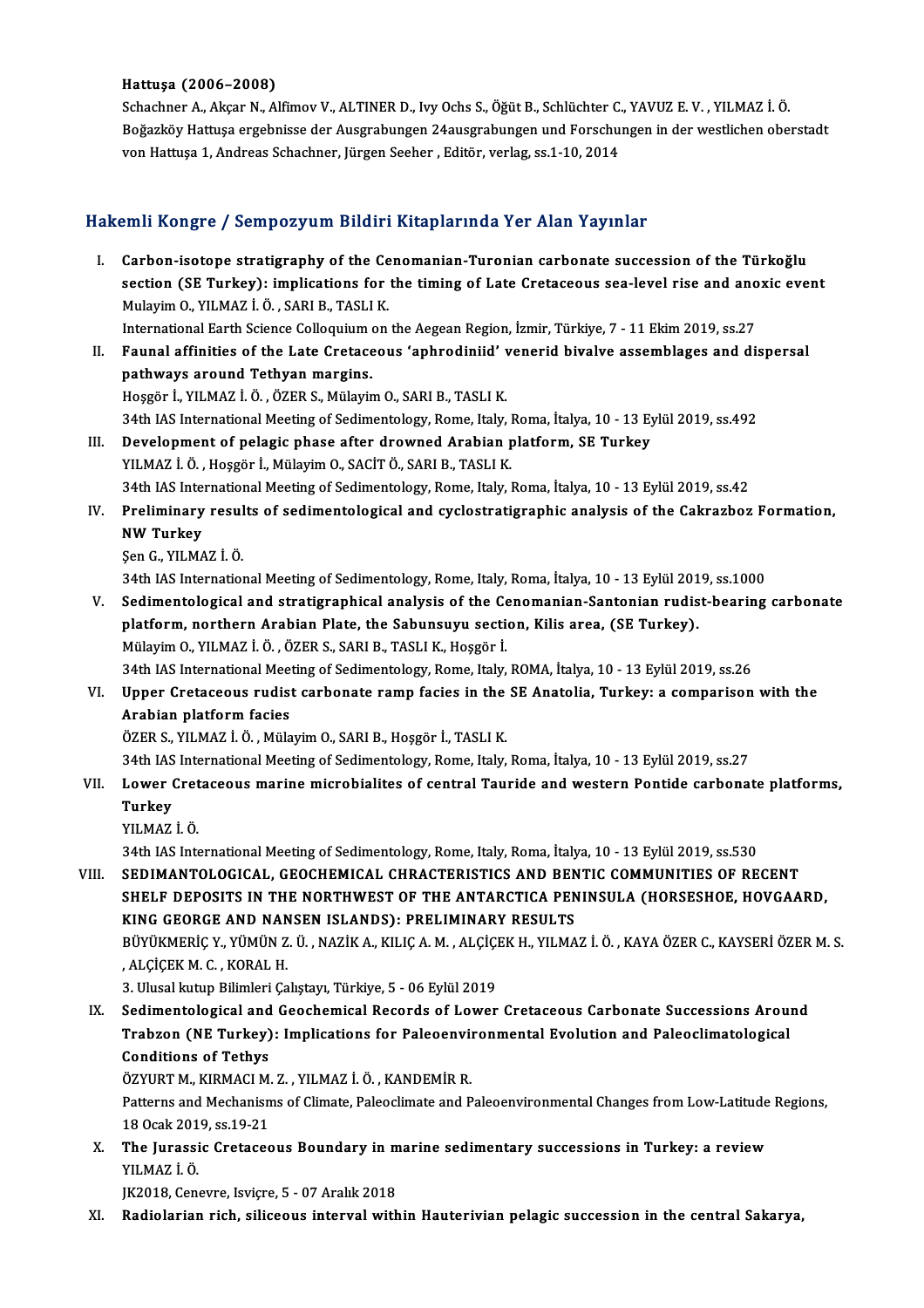Pontides, NW Turkey YILMAZ İ.Ö. ,TEKİNU.K. Pontides, NW Turkey<br>YILMAZ İ. Ö. , TEKİN U. K.<br>JK 2018, Cenevre, İsviçre, 5 - 07 Aralık 2018<br>KRETASE DENIZEL YAMAC ISTIELERINI YILMAZ İ. Ö. , TEKİN U. K.<br>JK 2018, Cenevre, İsviçre, 5 - 07 Aralık 2018<br>XII. KRETASE DENIZEL YAMAÇ ISTIFLERININ SEDIMANTOLOJIK ÖZELLIKLERI, MUDURNUGÖYNÜK<br>HAVZASL OPTA SAKARYA JK 2018, Cenevre, İsviçre, 5 - (<br>KRETASE DENIZEL YAMAÇ<br>HAVZASI, ORTA SAKARYA<br>YU MAZ İ Ö KRETASE D<br>HAVZASI, C<br>YILMAZ İ. Ö.<br>Uluslararası HAVZASI, ORTA SAKARYA<br>YILMAZ İ. Ö.<br>Uluslararası Katılımlı Sedimantoloji Çalışma Grubu 2018 Çalıştayı, Türkiye, 6 - 09 Eylül 2018<br>LATE CRETACEOUS CARRONATE BLATEORM EVOLUTION AND SHORT AND LONG I XI I. LATE CRETACEOUS CARBONATE PLATFORMEVOLUTION AND SHORT AND LONG-TERMSEA LEVEL Uluslararası Katılımlı Sedimantoloji Çalışma Grubu<br>LATE CRETACEOUS CARBONATE PLATFORM I<br>CHANGES, SE TURKEY, ARABIAN PLATFORM<br>VILMAZİÖ - Mülayim Q LATE CRETACEOUS CA<br>CHANGES, SE TURKEY,<br>YILMAZ İ. Ö. , Mülayim O.<br>ISC2018 (International S CHANGES, SE TURKEY, ARABIAN PLATFORM<br>YILMAZ İ. Ö. , Mülayim O.<br>ISC2018 (International Sedimentology Congress, 2018) Québec, Kanada, 13 - 17 Ağustos 2018<br>The reserd of drowning of the Arebian Cerbenete Platform, in the Cono YILMAZ İ. Ö. , Mülayim O.<br>ISC2018 (International Sedimentology Congress, 2018) Québec, Kanada, 13 - 17 Ağustos 2018<br>XIV. The record of drowning of the Arabian Carbonate Platform, in the Cenomanian-Turonian Inisdere<br>section ISC2018 (International Sedimentology Congress, 2018) Québec, Kanada, 13 - 17 Ağu<br>The record of drowning of the Arabian Carbonate Platform, in the Cenoma<br>section, Adiyaman, SE Turkey: a possible cause for the OAE2 in the re MülayimO.,YILMAZ İ.Ö. ,SARIB.,TASLIK.,WagreichM. section, Adiyaman, SE Turkey: a possible cause for the OAE2 in the region<br>Mülayim O., YILMAZ İ. Ö. , SARI B., TASLI K., Wagreich M.<br>ISC2018 (International Sedimentology Congress, 2018) Quebec, Kanada, 13 - 17 Ağustos 2018<br> Mülayim O., YILMAZ İ. Ö. , SARI B., TASLI K., Wagreich M.<br>ISC2018 (International Sedimentology Congress, 2018) Quebec, Kanada, 13 - 17 Ağustos 2018<br>XV. Correlations between the water levels of Lakes Beysehir and Marmar ISC2018 (International Sedimentolo<br>Correlations between the water<br>time seriesof sunspot numbers<br>Viduum II, VII MAZ i. Ö., BEVI İQČI Correlations between the water levels of Lakes Be<br>time seriesof sunspot numbers<br>Yıldırım U., YILMAZ İ.Ö., BEKLİOĞLU M., AKINOĞLU B. G.<br>7th CLOBALCONEERENCE on CLOBAL WARMING İzmin time seriesof sunspot numbers<br>Yıldırım U., YILMAZ İ. Ö. , BEKLİOĞLU M., AKINOĞLU B. G.<br>7th GLOBALCONFERENCE on GLOBAL WARMING, İzmir, Türkiye, 24 - 26 Haziran 2018, ss.153-156 Yıldırım U., YILMAZ İ. Ö. , BEKLİOĞLU M., AKINOĞLU B. G.<br>7th GLOBALCONFERENCE on GLOBAL WARMING, İzmir, Türkiye, 24 - 26 Haziran 2018, ss.153-156<br>8TRIMANTOLOJIK, STRATICRAFIK VE ICHTHYOFAJINAL KAYITLARI 7th GLOBALCONFERENCE on GLOBAL WARMING, İzmir, Türkiye, 24 - 26 Ha<br>GEÇ KONİASİYEN-GEÇ SANTONİYEN YAŞLI BOĞULMUŞ ARAP KARBO<br>SEDİMANTOLOJİK, STRATİGRAFİK VE ICHTHYOFAUNAL KAYITLARI<br>YU MAZİ Ö. COQk T.D., HOSSÖRİ, Wastsish M. GEÇ KONİASİYEN-GEÇ SANTONİYEN YAŞLI BOĞULMUŞ ARAP KAR<br>SEDİMANTOLOJİK, STRATİGRAFİK VE ICHTHYOFAUNAL KAYITLAI<br>YILMAZ İ. Ö. , Cook T. D. , Hoşgör İ., Wagreich M., Rebman K., Murray A. M.<br>71. Turkiye Jeoloji Kurultan, Türkiye SEDİMANTOLOJİK, STRATİGRAFİK VE ICHTHYOFAU<br>YILMAZ İ. Ö. , Cook T. D. , Hoşgör İ., Wagreich M., Rebman<br>71. Turkiye Jeoloji Kurultayı, Türkiye, 23 - 27 Nisan 2018<br>Cratasaous blask shalas (Oseanis Anovis Events) ir YILMAZ İ. Ö. , Cook T. D. , Hoşgör İ., Wagreich M., Rebman K., Murray A. M.<br>71. Turkiye Jeoloji Kurultayı, Türkiye, 23 - 27 Nisan 2018<br>XVII. Cretaceous black shales (Oceanic Anoxic Events) in Turkey:collaboration of te 71. Turkiye Jeoloji Kurultay<br>Cretaceous black shales<br>oceanographic changes<br>YU MA7 i Ö Cretaceous<br>oceanograp<br>YILMAZ İ. Ö.<br>10th Interna oceanographic changes<br>10th International Symposium on the Cretaceous, Viyena, Avusturya, 21 - 26 Ağustos 2017, cilt.120, ss.306<br>10th International Symposium on the Cretaceous, Viyena, Avusturya, 21 - 26 Ağustos 2017, cilt. XVIII. Cenomanian-Coniacian Carbonate Sequence in the Northwestern Part of the Arabian Carbonate 10th International Symposium on the Cretaceous, Viyena, Avus<br>Cenomanian-Coniacian Carbonate Sequence in the Nort<br>Platform (SE Turkey): Characteristics and Implications<br>Mülavim O, VII MAZ İ Ö Cenomanian-Coniacia<br>Platform (SE Turkey)<br>Mülayim O., YILMAZ İ. Ö.<br>10th International Sumn Mülayim O., YILMAZ İ. Ö.<br>10th International Symposium on the Cretaceous, 21 - 26 Ağustos 2017, cilt.120, ss.189 Mülayim O., YILMAZ İ. Ö.<br>10th International Symposium on the Cretaceous, 21 - 26 Ağustos 2017, cilt.120, ss.189<br>XIX. Cyclic Carbonate Facies Changes on the Middle to Upper Cenomanian Arabian Carbonate Platform,<br>SE Turkeyy 10th International Symposium on the Cretaceous, 21 - 26 Ağustos 2017, cilt.120, ss.189<br>Cyclic Carbonate Facies Changes on the Middle to Upper Cenomanian Arabian Carbo<br>SE Turkey: An Approach for the Causes of Short- and Lon Cyclic Carbonate Facies Changes on the Middle to<br>SE Turkey: An Approach for the Causes of Short-<br>YILMAZ İ.Ö., Hoşgör İ., Mülayim O., SARI B., Simmons M.<br>10th International Sumnosium on the Cratesseus 21, 24 SE Turkey: An Approach for the Causes of Short- and Long-Term Sea-Level Change<br>YILMAZ İ. Ö., Hoşgör İ., Mülayim O., SARI B., Simmons M. XX. Upper Cretaceous planktonic stratigraphy of the Göynük composite section, western Tethys (Bolu province, Turkey) 10th International Symposium on the Cretaceous, 21 - 26 Ağustos 2017, cilt.120, ss.308 Wolfgring E., Shaha L., Wagreich M., Bohm K., YILMAZ İ. Ö. 10th International Symposium on the Cretaceous, 21 - 26 Ağustos 2017, cilt.120, ss.293 XXI. Records of paleoclimatic and palaeoenvironmental conditions in platform to slope carbonates, lower 10th International Symposium on the Cretaceous, 21 - 26<br>Records of paleoclimatic and palaeoenvironmental<br>Cretaceous, Ayralaksa Yayla (Trabzon, NE Turkey)<br>Vidiz M. KIPMACLM 7 - VILMAZ LÖ, KANDEMIP P Records of paleoclimatic and palaeoenvironme<br>Cretaceous, Ayralaksa Yayla (Trabzon, NE Turk<br>Yıldız M., KIRMACI M. Z. , YILMAZ İ. Ö. , KANDEMİR R.<br>10th International Sumnesium en the Cratasceus, 21 Cretaceous, Ayralaksa Yayla (Trabzon, NE Turkey)<br>Yıldız M., KIRMACI M. Z. , YILMAZ İ. Ö. , KANDEMİR R.<br>10th International Symposium on the Cretaceous, 21 - 26 Ağustos 2017, cilt.120, ss.304<br>Valanginian Sea Level Beserds on Yıldız M., KIRMACI M. Z. , YILMAZ İ. Ö. , KANDEMİR R.<br>10th International Symposium on the Cretaceous, 21 - 26 Ağustos 2017, cilt.120, ss.304<br>XXII. Valanginian Sea-Level Records on the Bilecik Carbonate Platform and Slo 10th International Symposium on the<br>Valanginian Sea-Level Records of<br>Sakarya Zone, Western Pontides<br>VII MAZ İ.Ö. Altner D Valanginian Sea-Leve<br>Sakarya Zone, Weste<br>YILMAZ İ.Ö., Altıner D.<br>10th International Sumi 10th International Sakarya Zone, Western Pontides<br>10th International Symposium on the Cretaceous, 21 - 26 Ağustos 2017, cilt.120, ss.307<br>10th International Symposium on the Cretaceous, 21 - 26 Ağustos 2017, cilt.120, ss.30 YILMAZ İ. Ö. , Altıner D.<br>10th International Symposium on the Cretaceous, 21 - 26 Ağustos 2017, cilt.120, ss.307<br>XXIII. The Santonian - Campanian boundary at Göynük, Northwestern Anatolia, Turkey 10th International Symposium on the Cretaceous, 21 - 26 Ağustos<br>The Santonian - Campanian boundary at Göynük, Northwe<br>Wolfgring E., Bohm K., Wagreich M., DinaresTurell J., YILMAZ İ.Ö.<br>10th International Symposium on the Cr The Santonian - Campanian boundary at Göynük, Northwestern Anatolia, Turl<br>Wolfgring E., Bohm K., Wagreich M., DinaresTurell J., YILMAZ İ. Ö.<br>10th International Symposium on the Cretaceous, 21 - 26 Ağustos 2017, cilt.120, s Wolfgring E., Bohm K., Wagreich M., DinaresTurell J., YILMAZ İ. Ö.<br>10th International Symposium on the Cretaceous, 21 - 26 Ağustos 2017, cilt.120, ss.292<br>XXIV. The Upper Campanian Paleoceanographic and paleoclimatic re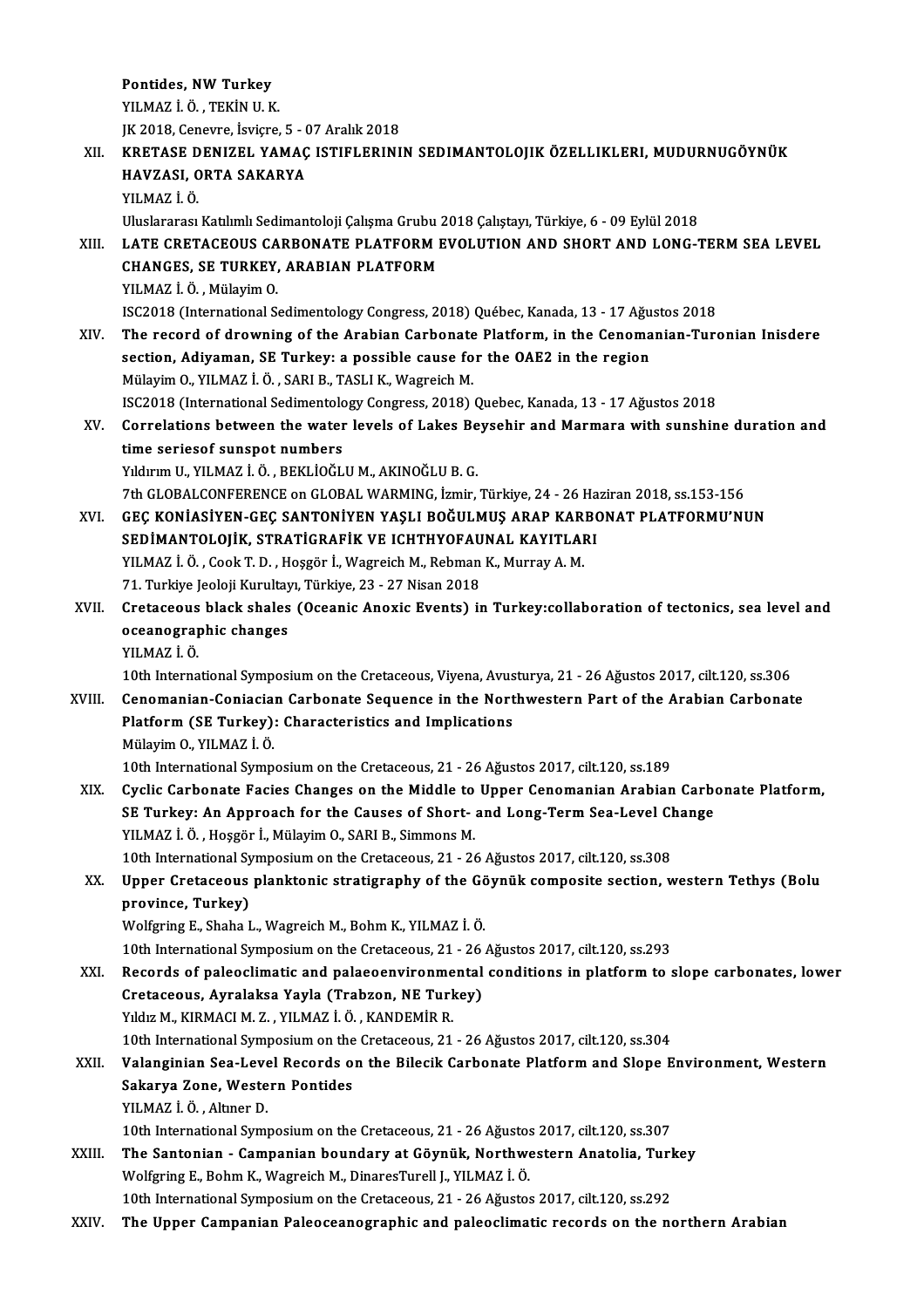|              | Platform, SE Turkey                                                                                                                                                                                    |
|--------------|--------------------------------------------------------------------------------------------------------------------------------------------------------------------------------------------------------|
|              | YILMAZ İ. Ö., Hoşgör İ., Altıner S. Ö., Wagreich M., Kvacek J.                                                                                                                                         |
|              | 10th International Symposium on the Cretaceous, 21 - 26 Ağustos 2017, cilt.120, ss.309                                                                                                                 |
| XXV.         | Porosity and diagenetic evolution of the Upper Cretaceous-Tertiary slope carbonates, northern                                                                                                          |
|              | Arabian carbonate platform, SE Turkey                                                                                                                                                                  |
|              | YILMAZ İ. Ö., Mülayim O.                                                                                                                                                                               |
|              | SEPM 2017 Mountjoy Conference-Carbonate Pore Sysrtems, 25 - 29 Haziran 2017, ss.139                                                                                                                    |
| XXVI.        | Middle to upper Cretaceous small scale cyclic records on Arabian carbonate platform SE Turkey                                                                                                          |
|              | control of climate and tectonics                                                                                                                                                                       |
|              | YILMAZ İ. Ö., Hoşgör İ., Mülayim O., Simmons M., SARI B.                                                                                                                                               |
|              | 35th IGC meeting, 27 Ağustos - 04 Eylül 2016                                                                                                                                                           |
| XXVII.       | The Tethyan Upper Cretaceous in northwestern Turkey an integrated study of pelagic sections in                                                                                                         |
|              | northwestern Anatolia and the southern BlackSea coast                                                                                                                                                  |
|              | Wolfgring E., Böhm K., YILMAZ İ. Ö., TÜYSÜZ O., DinarsTurell J., Wagreich M.                                                                                                                           |
|              | EGU2016, 17 - 22 Nisan 2016                                                                                                                                                                            |
| XXVIII.      | K bentonit seviyeleri içeren Devoniyen Karbonifer karbonat istiflerinin mikrofasiyesi ve çökelme                                                                                                       |
|              | ortamlarının karşılaştırılması Zonguldak Bartın Türkiye                                                                                                                                                |
|              | YILMAZ İ. Ö., Türkmenoğlu A. G., GÖNCÜOĞLU M. C., BOZKAYA Ö., ÜNLÜCE Ö., OKUYUCU C.                                                                                                                    |
|              | 69. TJK. Nisan 2016, Türkiye, 11 - 16 Nisan 2016                                                                                                                                                       |
| XXIX.        | Karbonat kayaçlarda devirsellik ve izotopların kullanımı Cyclicity and use of stable isotopes in                                                                                                       |
|              | carbonate rocks                                                                                                                                                                                        |
|              | YILMAZ İ Ö                                                                                                                                                                                             |
|              | Sedimentoloji Çalışma Grubu Uluslararası Katılımlı Tufa ve Traverten Çalıştayı, Türkiye, 5 - 08 Kasım 2015                                                                                             |
| XXX.         | Orta Anadolu Geç Pliyosen İklimi Pınarbaşı Tufalarından D Kayseri Sedimantolojik Mikroskopik ve<br>İzotopik Bulgular Late Pliocene Climate in Central Anatolia Sedimentological Microscopic and Stable |
|              | Isotope Constraints from Pinarbaşı Tufas E Kayseri                                                                                                                                                     |
|              | OCAKOĞLU F., YILMAZ İ Ö.                                                                                                                                                                               |
|              | Sedimantoloji Çalışma Grubu Uluslararası katılımlı Tufa Traverten Çalıştayı, Türkiye, 5 - 08 Kasım 2015                                                                                                |
| <b>XXXI</b>  | Foraminiferal Biostratigraphy in the Bashkirian-Moscovian Boundary Beds (Taurides, Turkey):                                                                                                            |
|              | Evidence for Glacio- Eustatic Sea-Level Change in the Early Pennsylvanian                                                                                                                              |
|              | ALTINER S., ALTINER D., YILMAZ İ. Ö., ÖZDEMİR A.                                                                                                                                                       |
|              | GeologicalSociety of America, Annual Meeting, Baltimore, Amerika Birleşik Devletleri, 1 - 04 Kasım 2015                                                                                                |
| XXXII.       | FORAMINIFERAL BIOSTRATIGRAPHY IN THE BASHKIRIAN MOSCOVIAN BOUNDARY BEDS TAURIDES                                                                                                                       |
|              | TURKEY EVIDENCE FOR GLACIO EUSTATIC SEA LEVEL CHANGE IN THE EARLY PENNSYLVANIAN                                                                                                                        |
|              | ALTINER D., ALTINER S., YILMAZ İ. Ö., ÖZDEMİR A.                                                                                                                                                       |
|              | 2015 GSA Annual Meeting in Baltimore, Maryland, USA (1-4 November 2015), Baltimore, Amerika Birleşik                                                                                                   |
|              | Devletleri, 1 - 04 Kasım 2015                                                                                                                                                                          |
| XXXIII.      | Campanian deep marine conglomerates in the Mudurnu Goynuk Basin NW Anatolia responses to                                                                                                               |
|              | small scale and large scale sea level changes                                                                                                                                                          |
|              | YILMAZ İ. Ö., OCAKOĞLU F., ALTINER S., Wagreich M., Wolfgring E.                                                                                                                                       |
|              | Strati 2015, Graz, Avusturya, 19 - 23 Temmuz 2015                                                                                                                                                      |
| <b>XXXIV</b> | Campanian deep marine conglomerates in the Mudurnu göynük Basin NW Anatolia responses to                                                                                                               |
|              | small scale and large scale sea level changes                                                                                                                                                          |
|              | YILMAZ İ. Ö., OCAKOĞLU F., ALTINER S., WAGREICH M., WOLFGRING E.                                                                                                                                       |
|              | 2nd International Congress on Stratigraphy STRAT 2015, 19 - 23 Temmuz 2015                                                                                                                             |
| <b>XXXV</b>  | Geochronological accuracy around the CretaceousPaleogene boundary interval Insights and                                                                                                                |
|              | challenges to the age of Chron C29r and intervening events                                                                                                                                             |
|              | YILMAZ İ. Ö., Dinares Turell J., Stoykova K.                                                                                                                                                           |
|              | 26th IUGG, Prag, Çek Cumhuriyeti, 22 Haziran - 02 Temmuz 2015, ss.3042                                                                                                                                 |
| XXXVI.       | A Santonian Campanian boundary locality from North western Turkey                                                                                                                                      |
|              | Wolfgring E., Wagreich M., Dinares Turell J., YILMAZ İ. Ö., Boehm K.                                                                                                                                   |